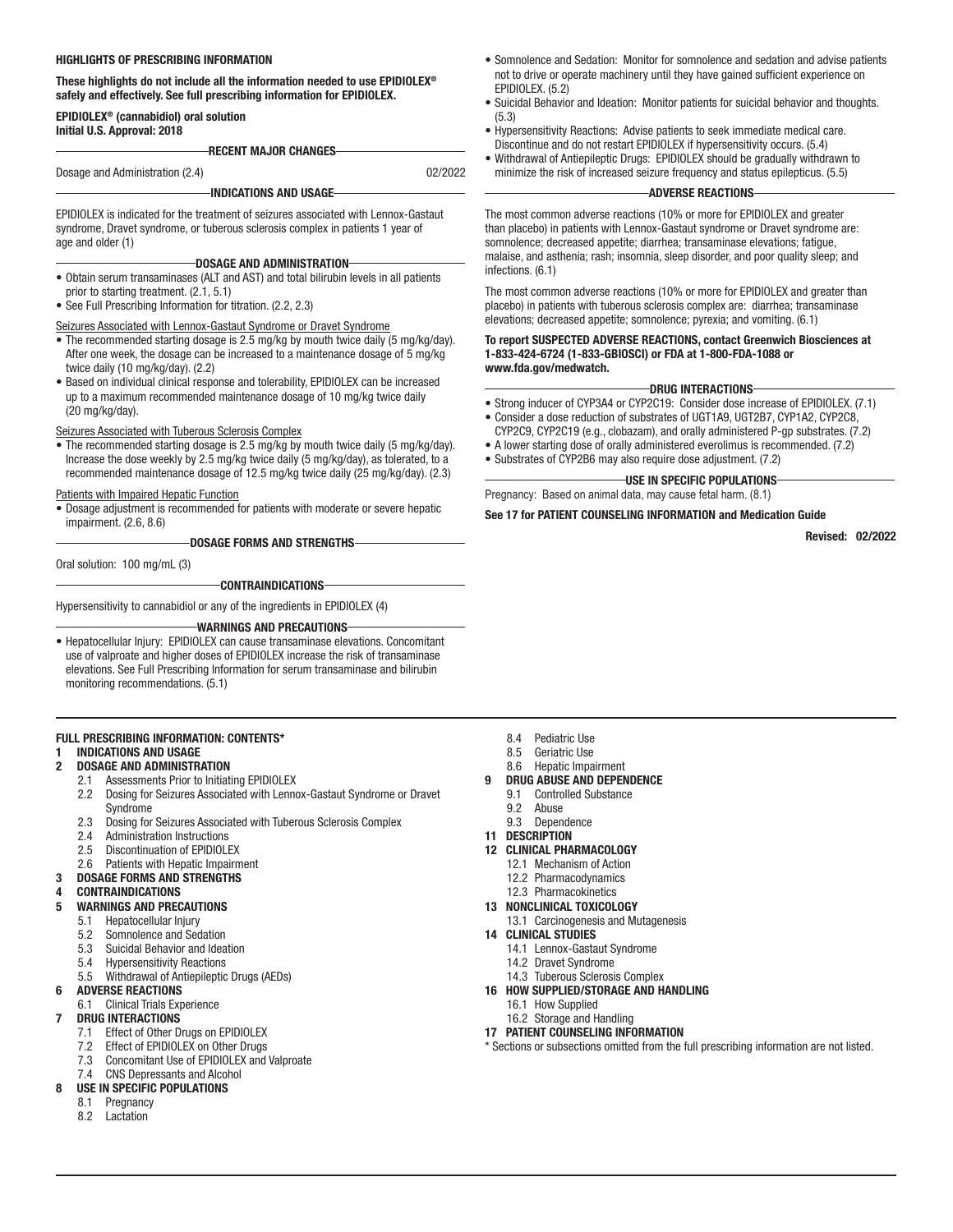#### FULL PRESCRIBING INFORMATION

#### 1 INDICATIONS AND USAGE

EPIDIOLEX is indicated for the treatment of seizures associated with Lennox-Gastaut syndrome (LGS), Dravet syndrome (DS), or tuberous sclerosis complex (TSC) in patients 1 year of age and older.

#### 2 DOSAGE AND ADMINISTRATION

#### 2.1 Assessments Prior to Initiating EPIDIOLEX

Because of the risk of hepatocellular injury, obtain serum transaminases (ALT and AST) and total bilirubin levels in all patients prior to starting treatment with EPIDIOLEX *[see Warnings and Precautions (5.1)].*

#### 2.2 Dosing for Seizures Associated with Lennox-Gastaut Syndrome or Dravet Syndrome

- The starting dosage is 2.5 mg/kg by mouth twice daily (5 mg/kg/day). • After one week, the dosage can be increased to a maintenance dosage
- of 5 mg/kg twice daily (10 mg/kg/day).
- Patients who are tolerating EPIDIOLEX at 5 mg/kg twice daily and require further reduction of seizures may benefit from a dosage increase up to a maximum recommended maintenance dosage of 10 mg/kg twice daily (20 mg/kg/day), in weekly increments of 2.5 mg/kg twice daily (5 mg/kg/day), as tolerated. For patients in whom a more rapid titration from 10 mg/kg/day to 20 mg/kg/day is warranted, the dosage may be increased no more frequently than every other day. Administration of the 20 mg/kg/day dosage resulted in somewhat greater reductions in seizure rates than the recommended maintenance dosage of 10 mg/kg/day, but with an increase in adverse reactions.

#### 2.3 Dosing for Seizures Associated with Tuberous Sclerosis Complex

- The starting dosage is 2.5 mg/kg by mouth twice daily (5 mg/kg/day). • Increase the dose in weekly increments of 2.5 mg/kg twice daily (5 mg/kg/day), as tolerated, to a recommended maintenance dosage of 12.5 mg/kg twice daily (25 mg/kg/day). For patients in whom a more rapid titration to 25 mg/kg/day is warranted, the dosage may be increased no more frequently than every other day.
- The effectiveness of doses lower than 12.5 mg/kg twice daily has not been studied in patients with TSC.

#### 2.4 Administration Instructions

Food may affect EPIDIOLEX levels *[see Clinical Pharmacology (12.3)].* Consistent dosing of EPIDIOLEX with respect to meals is recommended to reduce variability in cannabidiol plasma exposure.

Calibrated measuring devices (1 mL and 5 mL oral syringes) will be provided and are recommended to measure and deliver the prescribed dose accurately *[see How Supplied/Storage and Handling (16.1)].* A household teaspoon or tablespoon is not an adequate measuring device.

Oral administration is recommended. When necessary, EPIDIOLEX can be enterally administered via silicone feeding tubes, such as nasogastric or gastrostomy tubes. The recommended volume for flushing (with room temperature drinking water) after each dose is approximately 5 times the priming volume of the tube. The flushing volume may need to be modified in patients with fluid restrictions. Do not use with tubes made of polyvinyl chloride (PVC) or polyurethane and avoid use of silicone nasogastric tubes with short lengths and narrow diameters (e.g., less than 50 cm and less than 5 FR). Discard any unused EPIDIOLEX remaining 12 weeks after first opening the bottle *[see How Supplied/Storage and Handling (16.2)].* 

#### 2.5 Discontinuation of EPIDIOLEX

When discontinuing EPIDIOLEX, the dose should be decreased gradually. As with most antiepileptic drugs, abrupt discontinuation should be avoided when possible, to minimize the risk of increased seizure frequency and status epilepticus

*[see Warnings and Precautions (5.5)].*

#### 2.6 Patients with Hepatic Impairment

Dose adjustment is recommended in patients with moderate (Child-Pugh B) hepatic impairment or severe (Child-Pugh C) hepatic impairment *[see Warnings and Precautions (5.1), Use in Specific Populations (8.6), and Clinical Pharmacology (12.3)]*. It may be necessary to have slower dose titration in patients with moderate or severe hepatic impairment than in patients without hepatic impairment (see Table 1).

EPIDIOLEX does not require dose adjustment in patients with mild (Child-Pugh A) hepatic impairment.

#### Table 1: Dose Adjustments in Patients with Hepatic Impairment

| <b>Hepatic</b><br><b>Impairment</b> | <b>Starting Dosage</b>    | In Patients with LGS<br>or DS      | In Patients with TSC       |
|-------------------------------------|---------------------------|------------------------------------|----------------------------|
|                                     |                           | <b>Maintenance Dosage</b><br>Range | <b>Maintenance Dosage</b>  |
| Mild                                | $2.5 \text{ mg/kg}$       | 5 to 10 mg/kg                      | $12.5 \text{ mg/kg}$       |
|                                     | twice daily               | twice daily                        | twice daily                |
|                                     | $(5 \text{ mg/kg/day})$   | (10 to 20 mg/kg/day)               | $(25 \text{ mg/kg/day})$   |
| <b>Moderate</b>                     | $1.25 \text{ mg/kg}$      | $2.5$ to 5 mg/kg                   | $6.25$ mg/kg               |
|                                     | twice daily               | twice daily                        | twice daily                |
|                                     | $(2.5 \text{ mg/kg/day})$ | (5 to 10 mg/kg/day)                | $(12.5 \text{ mg/kg/day})$ |
| <b>Severe</b>                       | $0.5 \text{ mg/kg}$       | 1 to 2 mg/kg                       | $2.5 \text{ mg/kg}$        |
|                                     | twice daily               | twice daily                        | twice daily                |
|                                     | $(1 \text{ mg/kg/day})$   | (2 to 4 mg/kg/day)                 | $(5 \text{ mg/kg/day})$    |

#### 3 DOSAGE FORMS AND STRENGTHS

Cannabidiol oral solution: 100 mg/mL of a strawberry-flavored, clear, colorless to yellow solution.

#### 4 CONTRAINDICATIONS

EPIDIOLEX is contraindicated in patients with a history of hypersensitivity to cannabidiol or any of the ingredients in the product *[see Description (11) and Warnings and Precautions (5.4)].* 

#### 5 WARNINGS AND PRECAUTIONS

#### 5.1 Hepatocellular Injury

EPIDIOLEX can cause dose-related elevations of liver transaminases (alanine aminotransferase [ALT] and/or aspartate aminotransferase [AST]). In controlled studies for LGS and DS (10 and 20 mg/kg/day dosages) and TSC (25 mg/kg/day), the incidence of ALT elevations above 3 times the upper limit of normal (ULN) was 13% (10 and 20 mg/kg/day dosages) and 12% (25 mg/kg/day dosage) in EPIDIOLEX-treated patients compared with 1% in patients on placebo. Less than 1% of EPIDIOLEX-treated patients had ALT or AST levels greater than 20 times the ULN. There were cases of transaminase elevations associated with hospitalization in patients taking EPIDIOLEX. In clinical trials, serum transaminase elevations typically occurred in the first two months of treatment initiation; however, there were some cases observed up to 18 months after initiation of treatment, particularly in patients taking concomitant valproate. Resolution of transaminase elevations occurred with discontinuation of EPIDIOLEX or reduction of EPIDIOLEX and/or concomitant valproate in about two-thirds of the cases. In about one-third of the cases, transaminase elevations resolved during continued treatment with EPIDIOLEX, without dose reduction.

#### Risk Factors for Transaminase Elevation

## *Concomitant Valproate and Clobazam*

The majority of ALT elevations occurred in patients taking concomitant valproate *[see Drug Interactions (7.3)]*. Concomitant use of clobazam also increased the incidence of transaminase elevations, although to a lesser extent than valproate *[see Drug Interactions (7.2)]*. In EPIDIOLEX-treated patients with LGS or DS (10 and 20 mg/kg/day dosages), the incidence of ALT elevations greater than 3 times the ULN was 30% in patients taking both concomitant valproate and clobazam, 21% in patients taking concomitant valproate (without clobazam), 4% in patients taking concomitant clobazam (without valproate), and 3% in patients taking neither drug. In EPIDIOLEX-treated patients with TSC (25 mg/kg/day), the incidence of ALT elevations greater than 3 times the ULN was 20% in patients taking both concomitant valproate and clobazam, 25% in patients taking concomitant valproate (without clobazam), 0% in patients taking concomitant clobazam (without valproate), and 6% in patients taking neither drug. Consider discontinuation or dose adjustment of valproate or clobazam if liver enzyme elevations occur.

#### *Dose*

Transaminase elevations are generally dose-related. In patients with DS or LGS (10 and 20 mg/kg/day) or TSC (25 mg/kg/day), ALT elevations greater than 3 times the ULN were reported in 17% and 12% of patients taking EPIDIOLEX 20 or 25 mg/kg/day, respectively, compared with 1% in patients taking EPIDIOLEX 10 mg/kg/day. The risk of ALT elevations was higher (25%) in patients with TSC receiving a dosage above the recommended maintenance dosage of 25 mg/kg/day in Study 4.

#### *Baseline Transaminase Elevations*

Patients with baseline transaminase levels above the ULN had higher rates of transaminase elevations when taking EPIDIOLEX. In the DS and LGS controlled trials (Studies 1, 2, and 3) in patients taking EPIDIOLEX 20 mg/kg/day, the frequency of treatment-emergent ALT elevations greater than 3 times the ULN was 30% when ALT was above the ULN at baseline, compared to 12% when ALT was within the normal range at baseline. No patients taking EPIDIOLEX 10 mg/kg/day experienced ALT elevations greater than 3 times the ULN when ALT was above the ULN at baseline, compared with 2% of patients in whom ALT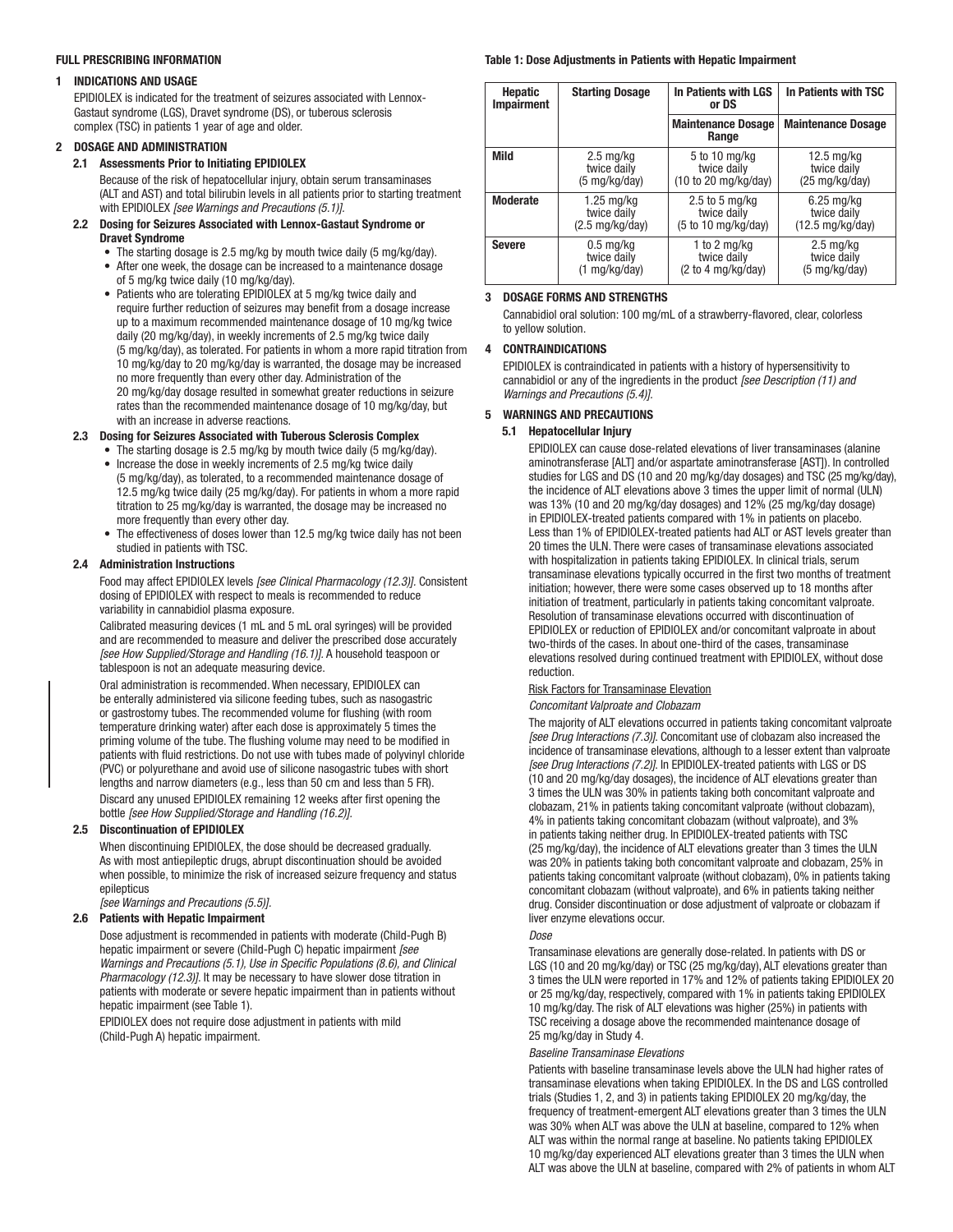was within the normal range at baseline. In the TSC controlled trial (Study 4) in patients taking EPIDIOLEX 25 mg/kg/day, the frequency of treatment-emergent ALT elevations greater than 3 and 5 times the ULN were both 11% when ALT was above the ULN at baseline, compared to 12% and 6%, respectively, when ALT was within the normal range at baseline.

#### **Monitoring**

In general, transaminase elevations of greater than 3 times the ULN in the presence of elevated bilirubin without an alternative explanation are an important predictor of severe liver injury. Early identification of elevated liver enzymes may decrease the risk of a serious outcome. Patients with elevated baseline transaminase levels above 3 times the ULN, accompanied by elevations in bilirubin above 2 times the ULN, should be evaluated prior to initiation of EPIDIOLEX treatment.

Prior to starting treatment with EPIDIOLEX, obtain serum transaminases (ALT and AST) and total bilirubin levels. Serum transaminases and total bilirubin levels should be obtained at 1 month, 3 months, and 6 months after initiation of treatment with EPIDIOLEX, and periodically thereafter or as clinically indicated. Serum transaminases and total bilirubin levels should also be obtained within 1 month following changes in EPIDIOLEX dosage and addition of or changes in medications that are known to impact the liver. Consider more frequent monitoring of serum transaminases and bilirubin in patients who are taking valproate or who have elevated liver enzymes at baseline.

If a patient develops clinical signs or symptoms suggestive of hepatic dysfunction (e.g., unexplained nausea, vomiting, right upper quadrant abdominal pain, fatigue, anorexia, or jaundice and/or dark urine), promptly measure serum transaminases and total bilirubin and interrupt or discontinue treatment with EPIDIOLEX, as appropriate. Discontinue EPIDIOLEX in any patients with elevations of transaminase levels greater than 3 times the ULN and bilirubin levels greater than 2 times the ULN. Patients with sustained transaminase elevations of greater than 5 times the ULN should also have treatment discontinued. Patients with prolonged elevations of serum transaminases should be evaluated for other possible causes. Consider dosage adjustment of any coadministered medication that is known to affect the liver (e.g., valproate and clobazam).

#### 5.2 Somnolence and Sedation

EPIDIOLEX can cause somnolence and sedation. In controlled studies for LGS and DS (10 and 20 mg/kg/day dosages), the incidence of somnolence and sedation (including lethargy) was 32% in EPIDIOLEX-treated patients (27% and 34% of patients taking EPIDIOLEX 10 or 20 mg/kg/day, respectively), compared with 11% in patients on placebo and was generally dose-related. The rate was higher in patients on concomitant clobazam (46% in EPIDIOLEX-treated patients taking clobazam compared with 16% in EPIDIOLEX-treated patients not on clobazam). In the controlled study for TSC, the incidence of somnolence and sedation (including lethargy) was 19% in EPIDIOLEX-treated patients (25 mg/kg/day), compared with 17% in patients on placebo. The rate was higher in patients on concomitant clobazam (33% in EPIDIOLEX-treated patients taking clobazam compared with 14% in EPIDIOLEX-treated patients not on clobazam). In general, these effects were more common early in treatment and may diminish with continued treatment. Other CNS depressants, including alcohol, could potentiate the somnolence and sedation effect of EPIDIOLEX. Prescribers should monitor patients for somnolence and sedation and should advise patients not to drive or operate machinery until they have gained sufficient experience on EPIDIOLEX to gauge whether it adversely affects their ability to drive or operate machinery.

#### 5.3 Suicidal Behavior and Ideation

Antiepileptic drugs (AEDs), including EPIDIOLEX, increase the risk of suicidal thoughts or behavior in patients taking these drugs for any indication. Patients treated with an AED for any indication should be monitored for the emergence or worsening of depression, suicidal thoughts or behavior, or any unusual changes in mood or behavior.

Pooled analyses of 199 placebo-controlled clinical trials (mono- and adjunctive therapy) of 11 different AEDs showed that patients randomized to one of the AEDs had approximately twice the risk (adjusted Relative Risk 1.8, 95% CI:1.2, 2.7) of suicidal thinking or behavior compared to patients randomized to placebo. In these trials, which had a median treatment duration of 12 weeks, the estimated incidence rate of suicidal behavior or ideation among 27863 AED-treated patients was 0.43%, compared to 0.24% among 16029 placebotreated patients, representing an increase of approximately one case of suicidal thinking or behavior for every 530 patients treated. There were four suicides in drug-treated patients in the trials and none in placebo-treated patients, but the number is too small to allow any conclusion about drug effect on suicide.

The increased risk of suicidal thoughts or behavior with AEDs was observed as early as 1 week after starting drug treatment with AEDs and persisted for the duration of treatment assessed. Because most trials included in the analysis did not extend beyond 24 weeks, the risk of suicidal thoughts or behavior beyond 24 weeks could not be assessed.

The risk of suicidal thoughts or behavior was generally consistent among drugs in the data analyzed. The finding of increased risk with AEDs of varying

mechanisms of action and across a range of indications suggests that the risk applies to all AEDs used for any indication. The risk did not vary substantially by age (5-100 years) in the clinical trials analyzed. Table 2 shows absolute and relative risk by indication for all evaluated AEDs.

#### Table 2: Risk of Suicidal Thoughts or Behaviors by Indication for Antiepileptic Drugs in the Pooled Analysis

| <b>Indication</b> | <b>Placebo</b><br><b>Patients</b><br>with Events<br>Per 1000<br><b>Patients</b> | <b>Drug</b><br><b>Patients</b><br>with Events<br>Per 1000<br><b>Patients</b> | <b>Relative Risk:</b><br><b>Incidence</b><br>of Events in Drug<br>Patients/Incidence<br>in Placebo Patients | <b>Risk Difference:</b><br><b>Additional</b><br><b>Drug Patients</b><br>with Events Per<br><b>1000 Patients</b> |
|-------------------|---------------------------------------------------------------------------------|------------------------------------------------------------------------------|-------------------------------------------------------------------------------------------------------------|-----------------------------------------------------------------------------------------------------------------|
| Epilepsy          | 1.0                                                                             | 3.4                                                                          | 3.5                                                                                                         | 2.4                                                                                                             |
| Psychiatric       | 5.7                                                                             | 8.5                                                                          | 1.5                                                                                                         | 2.9                                                                                                             |
| <b>Other</b>      | 1.0                                                                             | 1.8                                                                          | 1.9                                                                                                         | 0.9                                                                                                             |
| Total             | 2.4                                                                             | 4.3                                                                          | 1.8                                                                                                         | 1.9                                                                                                             |

The relative risk for suicidal thoughts or behavior was higher in clinical trials in patients with epilepsy than in clinical trials in patients with psychiatric or other conditions, but the absolute risk differences were similar for the epilepsy and psychiatric indications.

Anyone considering prescribing EPIDIOLEX or any other AED must balance the risk of suicidal thoughts or behaviors with the risk of untreated illness. Epilepsy and many other illnesses for which AEDs are prescribed are themselves associated with morbidity and mortality and an increased risk of suicidal thoughts and behavior. Should suicidal thoughts and behavior emerge during treatment, consider whether the emergence of these symptoms in any given patient may be related to the illness being treated.

#### 5.4 Hypersensitivity Reactions

EPIDIOLEX can cause hypersensitivity reactions. Some subjects in the EPIDIOLEX clinical trials had pruritus, erythema, and angioedema requiring treatment, including corticosteroids and antihistamines. Patients with known or suspected hypersensitivity to any ingredients of EPIDIOLEX were excluded from the clinical trials. If a patient develops hypersensitivity reactions after treatment with EPIDIOLEX, the drug should be discontinued. EPIDIOLEX is contraindicated in patients with a prior hypersensitivity reaction to cannabidiol or any of the ingredients in the product, which includes sesame seed oil *[see Description (11)].*

#### 5.5 Withdrawal of Antiepileptic Drugs (AEDs)

As with most antiepileptic drugs, EPIDIOLEX should generally be withdrawn gradually because of the risk of increased seizure frequency and status epilepticus *[see Dosage and Administration (2.5) and Clinical Studies (14)]*. But if withdrawal is needed because of a serious adverse event, rapid discontinuation can be considered.

#### 6 ADVERSE REACTIONS

- The following important adverse reactions are described elsewhere in labeling:
- Hepatocellular Injury *[see Warnings and Precautions (5.1)]*
- Somnolence and Sedation *[see Warnings and Precautions (5.2)]*
- Suicidal Behavior and Ideation *[see Warnings and Precautions (5.3)]*
- Hypersensitivity Reactions *[see Warnings and Precautions (5.4)]*
	- Withdrawal of Antiepileptic Drugs *[see Warnings and Precautions (5.5)]*

#### 6.1 Clinical Trials Experience

Because clinical trials are conducted under widely varying conditions, adverse reaction rates observed in the clinical trials of a drug cannot be directly compared to rates in the clinical trials of another drug and may not reflect the rates observed in practice.

In controlled and uncontrolled trials in patients with LGS and DS, 689 patients were treated with EPIDIOLEX, including 533 patients treated for more than 6 months, and 391 patients treated for more than 1 year. In controlled and uncontrolled trials in patients with TSC, 223 patients were treated with EPIDIOLEX, including 151 patients treated for more than 6 months, 88 patients treated for more than 1 year, and 15 patients treated for more than 2 years.

In an expanded access program and other compassionate use programs, 271 patients with DS, LGS, or TSC were treated with EPIDIOLEX, including 237 patients treated for more than 6 months, 204 patients treated for more than

1 year, and 140 patients treated for more than 2 years.

#### Patients with LGS or DS

In placebo-controlled trials of patients with LGS or DS (includes Studies 1, 2, 3, and a Phase 2 controlled study in DS), 323 patients received EPIDIOLEX *[see Clinical Studies (14.1, 14.2)]*. Adverse reactions are presented below; the duration of treatment in these trials was up to 14 weeks. Approximately 46% of patients were female, 83% were Caucasian, and the mean age was 14 years (range 2 to 48 years). All patients were taking other AEDs.

In controlled trials in LGS or DS, the rate of discontinuation as a result of any adverse reaction was 2.7% for patients taking EPIDIOLEX 10 mg/kg/day, 11.8% for patients taking EPIDIOLEX 20 mg/kg/day, and 1.3% for patients on placebo.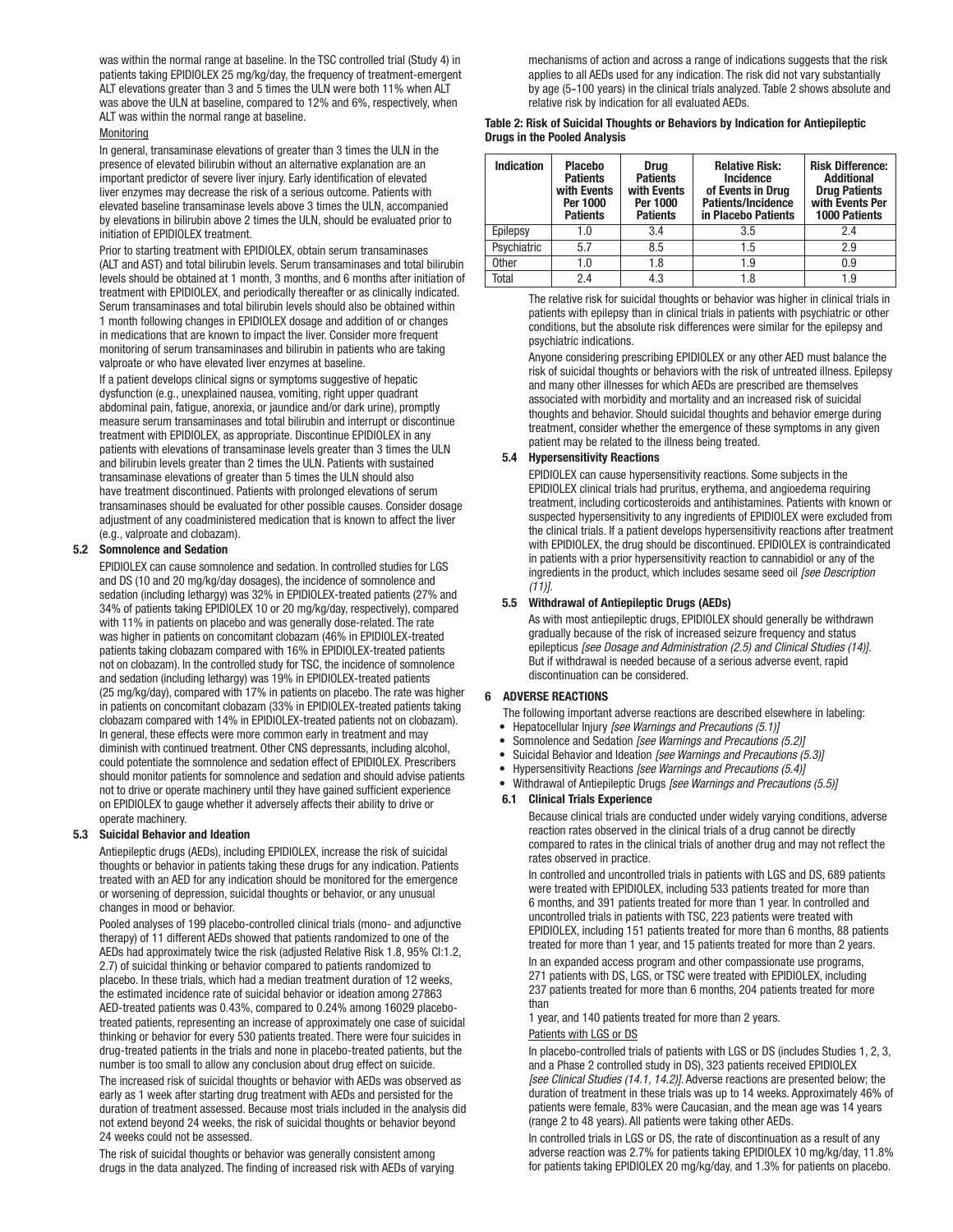The most frequent cause of discontinuations was transaminase elevation. Discontinuation for transaminase elevation occurred at an incidence of 1.3% in patients taking EPIDIOLEX 10 mg/kg/day, 5.9% in patients taking EPIDIOLEX 20 mg/kg/day, and 0.4% in patients on placebo. Somnolence, sedation, and lethargy led to discontinuation in 3% of patients taking EPIDIOLEX 20 mg/kg/day compared to 0% of patients taking EPIDIOLEX 10 mg/kg/day or on placebo.

The most common adverse reactions that occurred in EPIDIOLEX-treated patients with LGS or DS (incidence at least 10% and greater than placebo) were somnolence; decreased appetite; diarrhea; transaminase elevations; fatigue, malaise, and asthenia; rash; insomnia, sleep disorder, and poor quality sleep; and infections.

Table 3 lists the adverse reactions that were reported in at least 3% of EPIDIOLEX-treated patients, and at a rate greater than those on placebo, in the placebo-controlled trials in LGS and DS.

#### Table 3: Adverse Reactions in Patients Treated with EPIDIOLEX in Controlled Trials of LGS and DS (Studies 1, 2, and 3)

|                                                 | <b>EPIDIOLEX</b> | <b>Placebo</b> |                         |
|-------------------------------------------------|------------------|----------------|-------------------------|
| <b>Adverse Reactions</b>                        | 10 mg/kg/day     | 20 mg/kg/day   |                         |
|                                                 | $N=75$           | $N = 238$      | $N = 227$               |
|                                                 | %                | %              | %                       |
| <b>Hepatic Disorders</b>                        |                  |                |                         |
| Transaminases elevated                          | 8                | 16             | 3                       |
| <b>Gastrointestinal Disorders</b>               |                  |                |                         |
| Decreased appetite                              | 16               | 22             | 5                       |
| Diarrhea                                        | 9                | 20             | 9                       |
| Weight decreased                                | 3                | 5              | 1                       |
| Gastroenteritis                                 | $\mathbf{0}$     | 4              | 1                       |
| Abdominal pain, discomfort                      | 3                | 3              | 1                       |
| <b>Nervous System Disorders</b>                 |                  |                |                         |
| Somnolence                                      | 23               | 25             | 8                       |
| Fatigue, malaise, asthenia                      | 11               | 12             | 4                       |
| Lethargy                                        | 4                | 8              | $\overline{2}$          |
| Sedation                                        | 3                | 6              | 1                       |
| Irritability, agitation                         | 9                | 5              | $\overline{2}$          |
| Aggression, anger                               | 3                | 5              | $<$ 1                   |
| Insomnia, sleep disorder,<br>poor quality sleep | 11               | 5              | $\overline{\mathbf{4}}$ |
| Drooling, salivary<br>hypersecretion            | 1                | 4              | $\leq$ 1                |
| Gait disturbance                                | 3                | $\overline{2}$ | $<$ 1                   |
| <b>Infections</b>                               |                  |                |                         |
| Infection, all                                  | 41               | 40             | 31                      |
| Infection, other                                | 25               | 21             | 24                      |
| Infection, viral                                | 7                | 11             | 6                       |
| Pneumonia                                       | 8                | 5              | $\overline{1}$          |
| Infection, fungal                               | 1                | 3              | $\mathbf{0}$            |
| <b>Other</b>                                    |                  |                |                         |
| Rash                                            | $\overline{7}$   | 13             | 3                       |
| Hypoxia, respiratory failure                    | $\overline{3}$   | $\overline{3}$ | $\overline{1}$          |

Adverse reactions were similar across LGS and DS in pediatric and adult patients.

#### Patients with TSC

In a placebo-controlled trial of patients with TSC (Study 4), 148 patients received EPIDIOLEX *[see Clinical Studies (14.3)]*. Adverse reactions are presented below; the duration of treatment in this trial was up to 16 weeks. Approximately 42% of patients were female, 90% were Caucasian, and the mean age was 14 years (range 1 to 57 years). All patients but one (25 mg/kg/day group) were taking other AEDs.

In the controlled trial in TSC, the rate of discontinuation as a result of any adverse reaction was 11% for patients taking EPIDIOLEX 25 mg/kg/day and 3% for patients on placebo. The most frequent cause of discontinuation was rash (5%).

The most common adverse reactions that occurred in EPIDIOLEX-treated patients with TSC (incidence at least 10% at the recommended dosage and greater than placebo) were diarrhea; transaminase elevations; decreased appetite; somnolence; pyrexia; and vomiting.

Table 4 lists the adverse reactions that were reported in at least 3% of EPIDIOLEX-treated patients, and at a rate greater than those on placebo, in the placebo-controlled trial in TSC.

#### Table 4: Adverse Reactions in Patients Treated with EPIDIOLEX in Controlled Trial of TSC (Study 4)

| <b>Adverse Reactions</b>          | <b>EPIDIOLEX</b> | <b>Placebo</b> |  |  |
|-----------------------------------|------------------|----------------|--|--|
|                                   | 25 mg/kg/day     |                |  |  |
|                                   | $N=75$           | $N=76$         |  |  |
|                                   | %                | %              |  |  |
| <b>Hematological changes</b>      |                  |                |  |  |
| Anemia                            | 7                | 1              |  |  |
| Platelet count decreased          | 5                | 1              |  |  |
| Eosinophil count increased        | 5                | 0              |  |  |
| <b>Hepatic Disorders</b>          |                  |                |  |  |
| Transaminases elevated            | 25               | $\mathbf{0}$   |  |  |
| <b>Gastrointestinal Disorders</b> |                  |                |  |  |
| Diarrhea                          | 31               | 25             |  |  |
| Decreased appetite                | 20               | 12             |  |  |
| Vomiting                          | 17               | 9              |  |  |
| Nausea                            | 9                | 3              |  |  |
| Gastroenteritis                   | 8                | $\overline{7}$ |  |  |
| Weight decreased                  | $\overline{7}$   | $\Omega$       |  |  |
| <b>Nervous System Disorders</b>   |                  |                |  |  |
| Somnolence                        | 13               | 9              |  |  |
| Gait disturbance                  | 9                | 5              |  |  |
| Fatigue, malaise, asthenia        | 5                | 1              |  |  |
| <b>Infections</b>                 |                  |                |  |  |
| Ear infection                     | 8                | 3              |  |  |
| Urinary tract infection           | 5                | $\mathbf{0}$   |  |  |
| Pneumonia                         | 4                | 1              |  |  |
| <b>Other</b>                      |                  |                |  |  |
| Pyrexia                           | 19               | 8              |  |  |
| Rash                              | 8                | 4              |  |  |
| Rhinorrhea                        | 4                | 0              |  |  |

Adverse reactions were similar in pediatric and adult patients with TSC. Additional Adverse Reactions in Patients with LGS, DS, or TSC *Decreased Weight*

EPIDIOLEX can cause weight loss. In the controlled trials of patients with LGS or DS (10 and 20 mg/kg/day), based on measured weights, 16% of EPIDIOLEX-treated patients had a decrease in weight of at least 5% from their baseline weight, compared to 8% of patients on placebo. The decrease in weight appeared to be dose-related, with 18% of patients on EPIDIOLEX 20 mg/kg/day experiencing a decrease in weight at least 5%, compared to 9% in patients on EPIDIOLEX 10 mg/kg/day. In the controlled trial of patients with TSC (25 mg/kg/day), 31% of EPIDIOLEX-treated patients had a decrease in weight of at least 5% from their baseline weight, compared to 8% of patients on placebo. In some cases, the decreased weight was reported as an adverse event (see Tables 3 and 4).

#### *Hematologic Abnormalities*

EPIDIOLEX can cause decreases in hemoglobin and hematocrit. In controlled trials of patients with LGS or DS, the mean decrease in hemoglobin from baseline to end of treatment was -0.42 g/dL in EPIDIOLEX-treated patients receiving 10 or 20 mg/kg/day and -0.03 g/dL in patients on placebo. A corresponding decrease in hematocrit was also observed, with a mean change of -1.5% in EPIDIOLEX-treated patients, and -0.4% in patients on placebo. In the trial of patients with TSC, the mean decrease in hemoglobin from baseline to end of treatment was -0.37 g/dL in EPIDIOLEX-treated patients receiving 25 mg/kg/day and 0.07 g/dL in patients on placebo. A corresponding decrease in hematocrit was also observed, with a mean change of -1.2% in EPIDIOLEXtreated patients, and -0.2% in patients on placebo.

There was no effect on red blood cell indices. Thirty percent (30%) of EPIDIOLEX-treated patients with LGS and DS and 38% of EPIDIOLEX-treated patients with TSC developed a new laboratory-defined anemia during the course of the study (defined as a normal hemoglobin concentration at baseline, with a reported value less than the lower limit of normal at a subsequent time point), versus 13% of patients with LGS and DS on placebo and 15% of patients with TSC on placebo.

#### *Increases in Creatinine*

EPIDIOLEX can cause elevations in serum creatinine. The mechanism has not yet been determined. In controlled studies in healthy adults and in patients with LGS, DS, and TSC, an increase in serum creatinine of approximately 10% was observed within 2 weeks of starting EPIDIOLEX. The increase was reversible in healthy adults. Reversibility was not assessed in studies in LGS, DS, or TSC.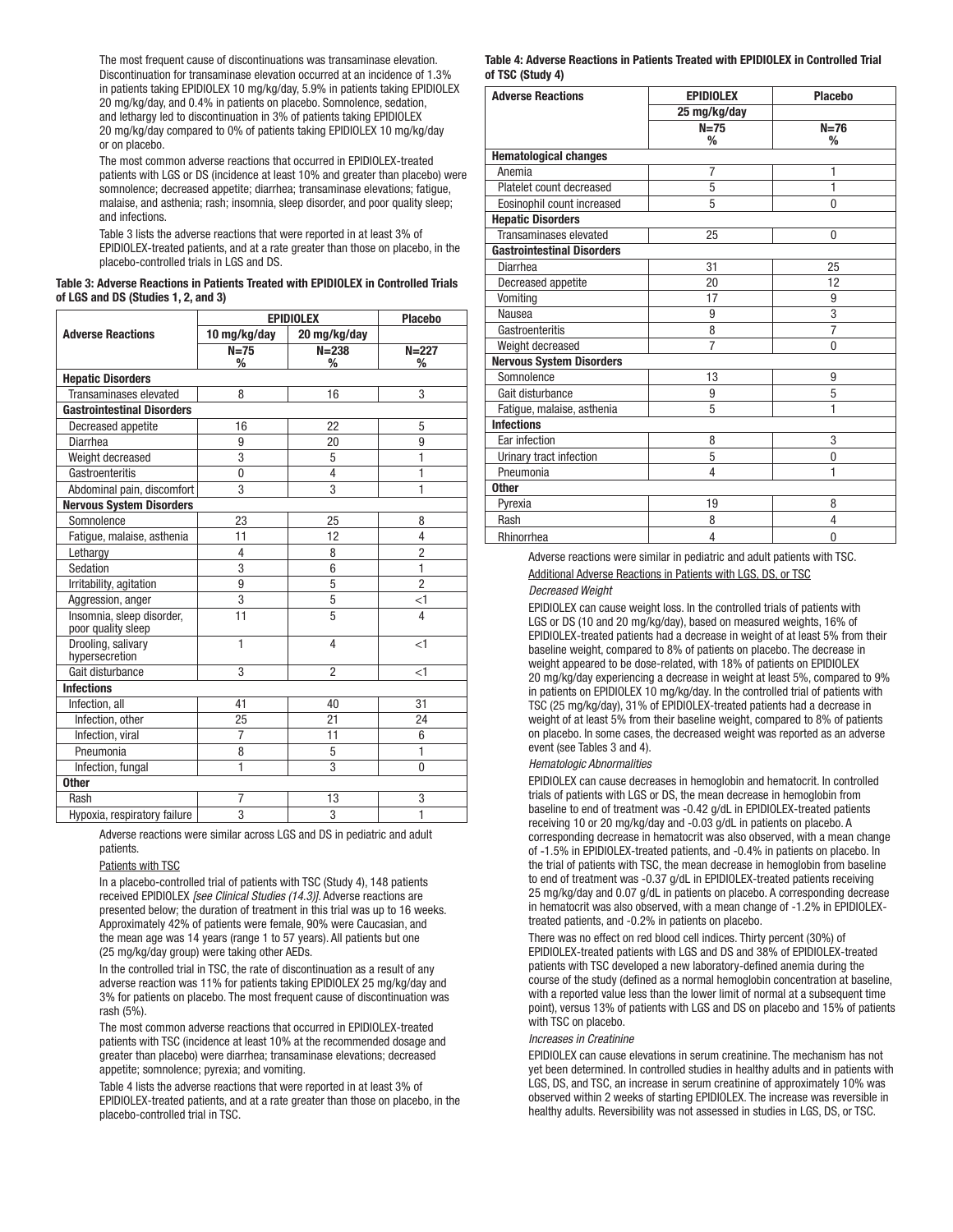#### *Increases in Pneumonia with Concomitant Clobazam*

Pneumonia has been observed in controlled trials in patients with LGS and DS more frequently with clobazam (7 of 41 [17%] in patients receiving 10 mg/kg/day EPIDIOLEX, 13 of 125 [10%] in patients receiving 20 mg/kg/day EPIDIOLEX, and 1 of 123 [1%] receiving placebo) than without concomitant clobazam (0% in patients receiving 10 mg/kg/day EPIDIOLEX, 4 of 113 [4%] in patients receiving 20 mg/kg/day EPIDIOLEX, and 1 of 104 [1%] receiving placebo). In the controlled trial in patients with TSC, pneumonia was observed more frequently with concomitant clobazam (3 of 18 [17%] in patients receiving 25 mg/kg/day EPIDIOLEX and 0 of 25 [0%] receiving placebo) than without clobazam (0 of 57 [0%] in patients receiving 25 mg/kg/day EPIDIOLEX and 1 of 51 [2%] receiving placebo).

#### 7 DRUG INTERACTIONS

## 7.1 Effect of Other Drugs on EPIDIOLEX

## Strong CYP3A4 or CYP2C19 Inducers

Coadministration with a strong CYP3A4 and CYP2C19 inducer (rifampin 600 mg once daily) decreased cannabidiol and 7-OH-CBD plasma concentrations by approximately 32% and 63%. The impact of such changes on efficacy of EPIDIOLEX are not known *[see Clinical Pharmacology (12.3)]*. Consider an increase in EPIDIOLEX dosage (based on clinical response and tolerability) up to 2-fold, when coadministered with a strong CYP3A4 and/or CYP2C19 inducer.

#### 7.2 Effect of EPIDIOLEX on Other Drugs

UGT1A9, UGT2B7, CYP1A2, CYP2B6, CYP2C8, CYP2C9, and CYP2C19 **Substrates** 

Cannabidiol is a weak inhibitor of CYP1A2 *[see Clinical Pharmacology (12.3)]*. Increases in exposure of sensitive CYP1A2 substrates (e.g., caffeine, theophylline, or tizanidine) may be observed when coadministered with cannabidiol.

In vitro data predict drug-drug interactions with CYP2B6 substrates (e.g., bupropion, efavirenz), uridine 5'-diphospho-glucuronosyltransferase 1A9 (UGT1A9) substrates (e.g., diflunisal, propofol, fenofibrate), and UGT2B7 substrates (e.g., gemfibrozil, lamotrigine, morphine, lorazepam) when coadministered with EPIDIOLEX. Coadministration of EPIDIOLEX is also predicted to cause clinically significant interactions with CYP2C8 and CYP2C9 (e.g., phenytoin) substrates. Because of potential inhibition of enzyme activity, consider a reduction in dosage of substrates of UGT1A9, UGT2B7, CYP1A2, CYP2C8, and CYP2C9, as clinically appropriate, if adverse reactions are experienced when administered concomitantly with EPIDIOLEX. Because of the potential for both induction and inhibition of enzyme activity, consider adjusting dosage of substrates of CYP2B6, as clinically appropriate.

#### Sensitive CYP2C19 Substrates

In vivo data show that coadministration of EPIDIOLEX increases plasma concentrations of drugs that are metabolized by (i.e., are substrates of) CYP2C19 (e.g., diazepam) and may increase the risk of adverse reactions with these substrates *[see Clinical Pharmacology (12.3)]*. Consider a reduction in dosage of sensitive CYP2C19 substrates, as clinically appropriate, when coadministered with EPIDIOLEX.

#### *Clobazam*

Coadministration of EPIDIOLEX produces a 3-fold increase in plasma concentrations of N-desmethylclobazam, the active metabolite of clobazam (a substrate of CYP2C19), with no effect on clobazam levels *[see Clinical Pharmacology (12.3)]*. The increase in N-desmethylclobazam may increase the risk of clobazam-related adverse reactions *[see Adverse Reactions (6.1) and Warnings and Precautions (5.1, 5.2)]*. Consider a reduction in dosage of clobazam if adverse reactions known to occur with clobazam are experienced when coadministered with EPIDIOLEX.

#### *Stiripentol*

Concomitant use of EPIDIOLEX and stiripentol causes an elevation in exposure to stiripentol *[see Clinical Pharmacology (12.3)]*. The mechanism of this interaction has not been determined. The clinical relevance of this effect is unknown, but patients should be monitored for stiripentol-related adverse drug reactions.

#### Sensitive P-gp Substrates Given Orally

Coadministration of EPIDIOLEX with orally administered everolimus, a P-gp and CYP3A4 substrate, results in an approximately 2.5-fold increase in mean Cmax and AUC of everolimus *[see Clinical Pharmacology (12.3)]*. When initiating EPIDIOLEX in patients taking everolimus, monitor therapeutic drug levels of everolimus and adjust the dosage accordingly. When initiating everolimus in patients taking a stable dosage of EPIDIOLEX, a lower starting dose of everolimus is recommended, with therapeutic drug monitoring.

Increases in exposure of other orally administered P-gp substrates (e.g., sirolimus, tacrolimus, digoxin) may be observed on coadministration with EPIDIOLEX. Therapeutic drug monitoring and dose reduction of other P-gp substrates should be considered when given orally and concurrently with EPIDIOLEX.

#### 7.3 Concomitant Use of EPIDIOLEX and Valproate

Concomitant use of EPIDIOLEX and valproate increases the incidence of liver enzyme elevations *[see Warnings and Precautions (5.1)]*. If such elevations occur, discontinuation or reduction of EPIDIOLEX and/or concomitant valproate should be considered. Insufficient data are available to assess the risk of concomitant administration of other hepatotoxic drugs and EPIDIOLEX.

#### 7.4 CNS Depressants and Alcohol

Concomitant use of EPIDIOLEX with other CNS depressants (including alcohol) may increase the risk of sedation and somnolence *[see Warnings and Precautions (5.2)]*.

#### 8 USE IN SPECIFIC POPULATIONS

#### 8.1 Pregnancy

#### Pregnancy Exposure Registry

There is a pregnancy exposure registry that monitors pregnancy outcomes in women exposed to antiepileptic drugs (AEDs), such as EPIDIOLEX, during pregnancy. Encourage women who are taking EPIDIOLEX during pregnancy to enroll in the North American Antiepileptic Drug (NAAED) Pregnancy Registry by calling the toll free number 1-888-233-2334 or visiting http://www.aedpregnancyregistry.org/.

#### Risk Summary

There are no adequate data on the developmental risks associated with the use of EPIDIOLEX in pregnant women. Administration of cannabidiol to pregnant animals produced evidence of developmental toxicity (increased embryofetal mortality in rats and decreased fetal body weights in rabbits; decreased growth, delayed sexual maturation, long-term neurobehavioral changes, and adverse effects on the reproductive system in rat offspring) at maternal plasma exposures similar to (rabbit) or greater than (rat) that in humans at therapeutic doses *(see Animal Data)*. In the U.S. general population, the estimated background risk of major birth defects and miscarriage in clinically recognized pregnancies is 2–4% and 15–20%, respectively. The background risks of major birth defects and miscarriage for the indicated populations are unknown. Data

## *Animal Data*

Oral administration of cannabidiol (0, 75, 150, or 250 mg/kg/day) to pregnant rats throughout the period of organogenesis resulted in embryofetal mortality at the highest dose tested. There were no other drug-related maternal or developmental effects. The highest no-effect dose for embryofetal toxicity in rats was associated with maternal plasma cannabidiol exposures (AUC) approximately 16 and 9 times that in humans at the recommended human doses (RHD) of 20 and 25 mg/kg/day, respectively.

Oral administration of cannabidiol (0, 50, 80, or 125 mg/kg/day) to pregnant rabbits throughout organogenesis resulted in decreased fetal body weights and increased fetal structural variations at the highest dose tested, which was also associated with maternal toxicity. Maternal plasma cannabidiol exposures at the no-effect level for embryofetal developmental toxicity in rabbits were less than that in humans at the RHDs.

When cannabidiol (75, 150, or 250 mg/kg/day) was orally administered to rats throughout pregnancy and lactation, decreased growth, delayed sexual maturation, neurobehavioral changes (decreased activity), and adverse effects on male reproductive organ development (small testes in adult offspring) and fertility were observed in the offspring at the mid and high dose. These effects occurred in the absence of maternal toxicity. The no-effect dose for pre- and post-natal developmental toxicity in rats was associated with maternal plasma cannabidiol exposures approximately 9 and 5 times that in humans at the RHDs of 20 and 25 mg/kg/day, respectively.

#### 8.2 Lactation

### Risk Summary

There are no data on the presence of cannabidiol or its metabolites in human milk, the effects on the breastfed infant, or the effects on milk production. The developmental and health benefits of breastfeeding should be considered along with the mother's clinical need for EPIDIOLEX and any potential adverse effects on the breastfed infant from EPIDIOLEX or from the underlying maternal condition.

#### 8.4 Pediatric Use

Safety and effectiveness of EPIDIOLEX for the treatment of seizures associated with LGS, DS, or TSC have been established in patients 1 year of age and older. The use of EPIDIOLEX in these indications is supported by adequate and wellcontrolled studies in patients 2 years of age and older with LGS and DS and in patients 1 year of age and older with TSC *[see Clinical Studies (14.1, 14.2, 14.3)]*.

Safety and effectiveness of EPIDIOLEX in pediatric patients below 1 year of age have not been established.

#### Juvenile Animal Data

Administration of cannabidiol (subcutaneous doses of 0 or 15 mg/kg on Postnatal Days (PNDs) 4-6 followed by oral administration of 0, 100, 150, or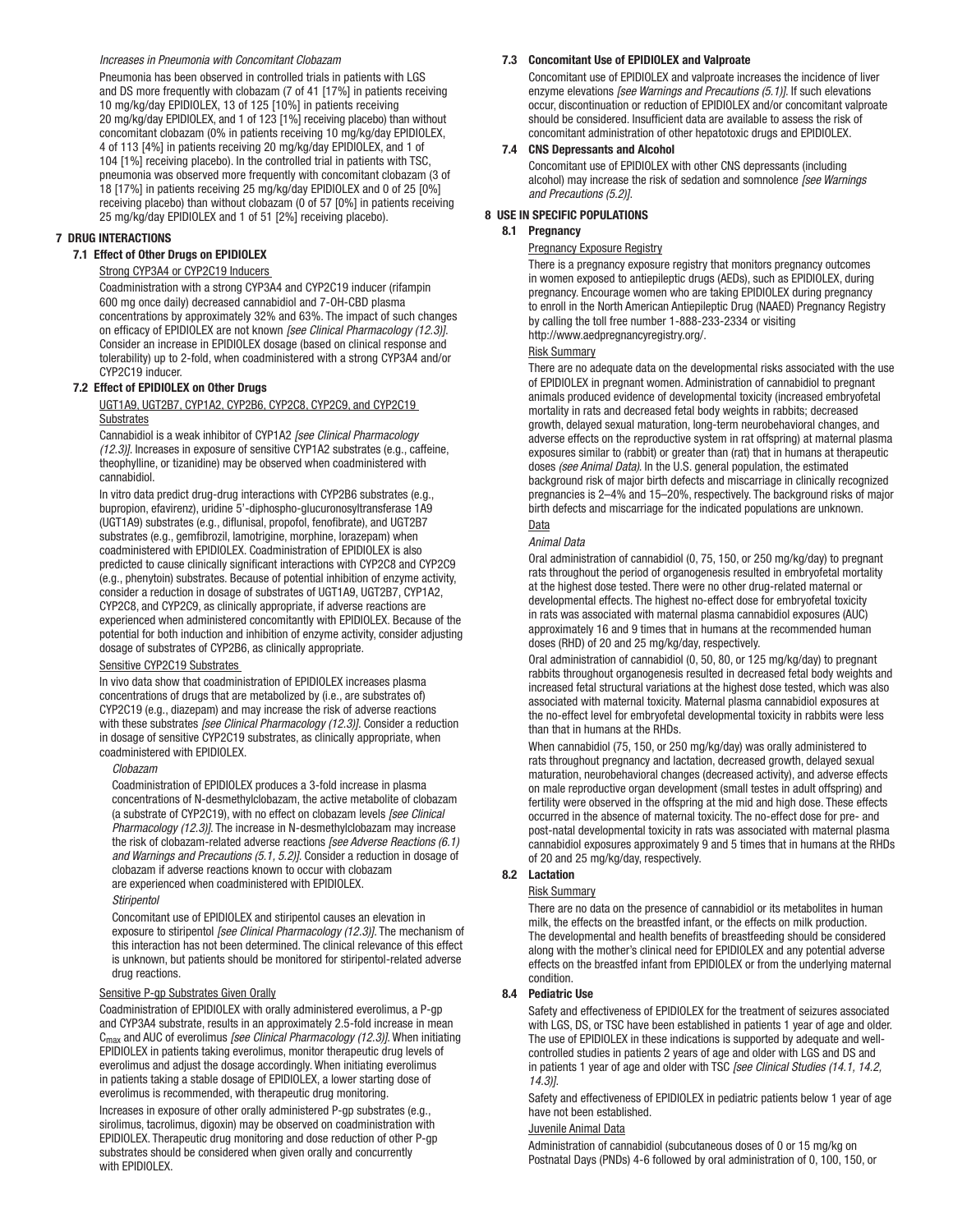250 mg/kg on PNDs 7-77) to juvenile rats for 10 weeks resulted in increased body weight, delayed male sexual maturation, neurobehavioral effects (decreased locomotor activity and auditory startle habituation), increased bone mineral density, and liver hepatocyte vacuolation. A no-effect dose was not established. The lowest dose causing developmental toxicity in juvenile rats (15 sc/100 po mg/kg) was associated with cannabidiol exposures (AUC) approximately 15 and 8 times that in humans at the RHDs of 20 and 25 mg/kg/day, respectively.

#### 8.5 Geriatric Use

Clinical trials of EPIDIOLEX in the treatment of LGS, DS, and TSC did not include a sufficient number of patients aged above 55 years to determine whether or not they respond differently from younger patients. In general, dose selection for an elderly patient should be cautious, usually starting at the low end of the dosing range, reflecting the greater frequency of decreased hepatic, renal, or cardiac function, and of concomitant disease or other drug therapy *[see Dosage and Administration (2.6), Warnings and Precautions (5.1), and Clinical Pharmacology (12.3)]*.

## 8.6 Hepatic Impairment

Because of an increase in exposure to EPIDIOLEX, dosage adjustments are necessary in patients with moderate or severe hepatic impairment *[see Dosage and Administration (2.6), Warnings and Precautions (5.1), and Clinical Pharmacology (12.3)]*. EPIDIOLEX does not require dosage adjustments in patients with mild hepatic impairment.

#### 9 DRUG ABUSE AND DEPENDENCE

### 9.1 Controlled Substance

EPIDIOLEX is not a controlled substance.

#### 9.2 Abuse

Animal abuse-related studies show that cannabidiol does not produce cannabinoid-like behavioral responses, including generalization to delta-9-tetrahydrocannabinol (THC) in a drug discrimination study. Cannabidiol also does not produce animal self-administration, suggesting it does not produce rewarding effects. In a human abuse potential study, acute administration of cannabidiol to non-dependent adult recreational drug users at therapeutic and supratherapeutic doses of 750, 1500, and 4500 mg in the fasted state (equivalent respectively to 10, 20, and 60 mg/kg in a 75 kg adult) produced responses on positive subjective measures such as Drug Liking and Take Drug Again that were within the acceptable placebo range. In contrast, 10 and 30 mg of dronabinol (synthetic THC) and 2 mg alprazolam produced large increases on positive subjective measures compared to placebo that were statistically significantly greater than those produced by cannabidiol. In other Phase 1 clinical studies conducted with cannabidiol, there were no reports of abuserelated adverse events.

#### 9.3 Dependence

In a human physical dependence study, administration of cannabidiol 1500 mg/day (750 mg twice daily) to adults for 28 days did not produce signs or symptoms of withdrawal over a 6-week assessment period beginning three days after drug discontinuation. This suggests that cannabidiol likely does not produce physical dependence.

#### 11 DESCRIPTION

Cannabidiol is a cannabinoid designated chemically as 2-[(1R,6R)-3-Methyl-6- (1-methylethenyl)-2-cyclohexen-1-yl]-5-pentyl-1,3-benzenediol (IUPAC/CAS). Its empirical formula is  $C_{21}H_{30}O_2$  and its molecular weight is 314.46. The chemical structure is:



Cannabidiol, the active ingredient in EPIDIOLEX, is a cannabinoid that naturally occurs in the *Cannabis sativa* L. plant.

Cannabidiol is a white to pale yellow crystalline solid. It is insoluble in water and is soluble in organic solvents.

EPIDIOLEX (cannabidiol) oral solution is a clear, colorless to yellow liquid containing cannabidiol at a concentration of 100 mg/mL. Inactive ingredients include dehydrated alcohol (7.9% w/v), sesame seed oil, strawberry flavor, and sucralose. EPIDIOLEX contains no ingredient made from a gluten-containing grain (wheat, barley, or rye).

#### 12 CLINICAL PHARMACOLOGY

### 12.1 Mechanism of Action

The precise mechanisms by which EPIDIOLEX exerts its anticonvulsant effect in humans are unknown. Cannabidiol does not appear to exert its anticonvulsant effects through interaction with cannabinoid receptors.

#### 12.2 Pharmacodynamics

There are no relevant data on the pharmacodynamic effects of cannabidiol. 12.3 Pharmacokinetics

#### Cannabidiol demonstrated an increase in exposure that was less than doseproportional over the range of 5 to 25 mg/kg/day in patients.

#### **Absorption**

Cannabidiol has a time to maximum plasma concentration ( $T_{\text{max}}$ ) of 2.5 to 5 hours at steady state  $(C_{ss})$ .

#### *Effect of Food*

Coadministration of EPIDIOLEX (750 or 1500 mg) with a high-fat/ high-calorie meal increased C<sub>max</sub> by 5-fold, AUC by 4-fold, and reduced the total variability, compared with the fasted state in healthy volunteers *[see Dosage and Administration (2.4)]*. Coadministration of EPIDIOLEX with a low-fat/low-calorie meal increased Cmax and AUC by 4-fold and 3-fold, respectively. Furthermore, coadministration of EPIDIOLEX with bovine milk increased exposure by approximately 3-fold for  $C_{\text{max}}$  and 2.5-fold for AUC. Coadministration of EPIDIOLEX with alcohol also caused increased exposure to cannabidiol, with 93% increased  $C_{\text{max}}$  and 63% greater AUC.

#### **Distribution**

The apparent volume of distribution in healthy volunteers was 20963 L to 42849 L. Protein binding of the cannabidiol and its metabolites  $was > 94\%$  in vitro.

#### **Elimination**

The half-life of cannabidiol in plasma was 56 to 61 hours after twice-daily dosing for 7 days in healthy volunteers. The plasma clearance of cannabidiol following a single EPIDIOLEX 1500 mg dose (approximately equal to the 20 mg/kg/day dosage) is 1111 L/h.

#### *Metabolism*

Cannabidiol is metabolized in the liver and the gut (primarily in the liver) by CYP2C19 and CYP3A4 enzymes, and UGT1A7, UGT1A9, and UGT2B7 isoforms.

After repeat dosing, the active metabolite of cannabidiol, 7-OH-CBD, has a 38% lower AUC than the parent drug. The 7-OH-CBD metabolite is converted to 7-COOH-CBD, which has an approximately 40-fold higher AUC than the parent drug. Based on preclinical models of seizure, the 7-OH-CBD metabolite is active; however, the 7-COOH-CBD metabolite is not active. *Excretion*

EPIDIOLEX is excreted in feces, with minor renal clearance.

#### Specific Populations

*Patients with Hepatic Impairment*

No effects on the exposures of cannabidiol or metabolite exposures were observed following administration of a single dose of EPIDIOLEX 200 mg in patients with mild (Child-Pugh A) hepatic impairment. Patients with moderate (Child-Pugh B) or severe (Child-Pugh C) hepatic impairment had an approximately 2.5 to 5.2-fold higher AUC, compared with healthy volunteers with normal hepatic function *[see Dosage and Administration (2.6), Warnings and Precautions (5.1), Use in Specific Populations (8.6)].*

#### **Drug Interaction Studies**

*In Vitro Assessment of Drug Interactions*

Drug Metabolizing Enzymes *[see Drug Interactions (7.1, 7.2)]* Cannabidiol is a substrate for CYP3A4 and CYP2C19. Cannabidiol has the potential to inhibit CYP1A2, CYP2B6, CYP2C8, CYP2C9, and CYP2C19 at clinically relevant concentrations.

Cannabidiol may induce or inhibit CYP2B6 at clinically relevant concentrations.

Cannabidiol inhibits uridine 5'-diphospho-glucuronosyltransferase (UGT) enzymes UGT1A9 and UGT2B7, but does not inhibit the UGT1A1, UGT1A3, UGT1A4, UGT1A6, or UGT2B17 isoforms.

#### **Transporters**

Cannabidiol and the cannabidiol metabolite, 7-OH-CBD, are not anticipated to interact with BCRP, BSEP, MDR1/P-gp, OAT1, OAT3, OCT1, OCT2, MATE1, MATE2-K, OATP1B1, or OATP1B3. However, due to limitations of the *in vitro* testing procedure, inhibition of P-gp mediated efflux by cannabidiol in the intestine could not be excluded. *In vivo* data show that CBD can affect P-gp efflux activity in the intestine *[see In Vivo Assessment of Drug Interactions].*

The cannabidiol metabolite, 7-COOH-CBD, is not a substrate of BCRP, OATP1B1, OATP1B3, or OCT1. However, 7-COOH-CBD is a substrate for P-gp. 7-COOH-CBD is an inhibitor of transport mediated via BCRP and BSEP at clinically relevant concentrations.

*In Vivo Assessment of Drug Interactions* Drug Interaction Studies with AEDs

*Clobazam and Valproate*

The interaction potential with other AEDs (clobazam and valproate) was evaluated in dedicated clinical studies following coadministration of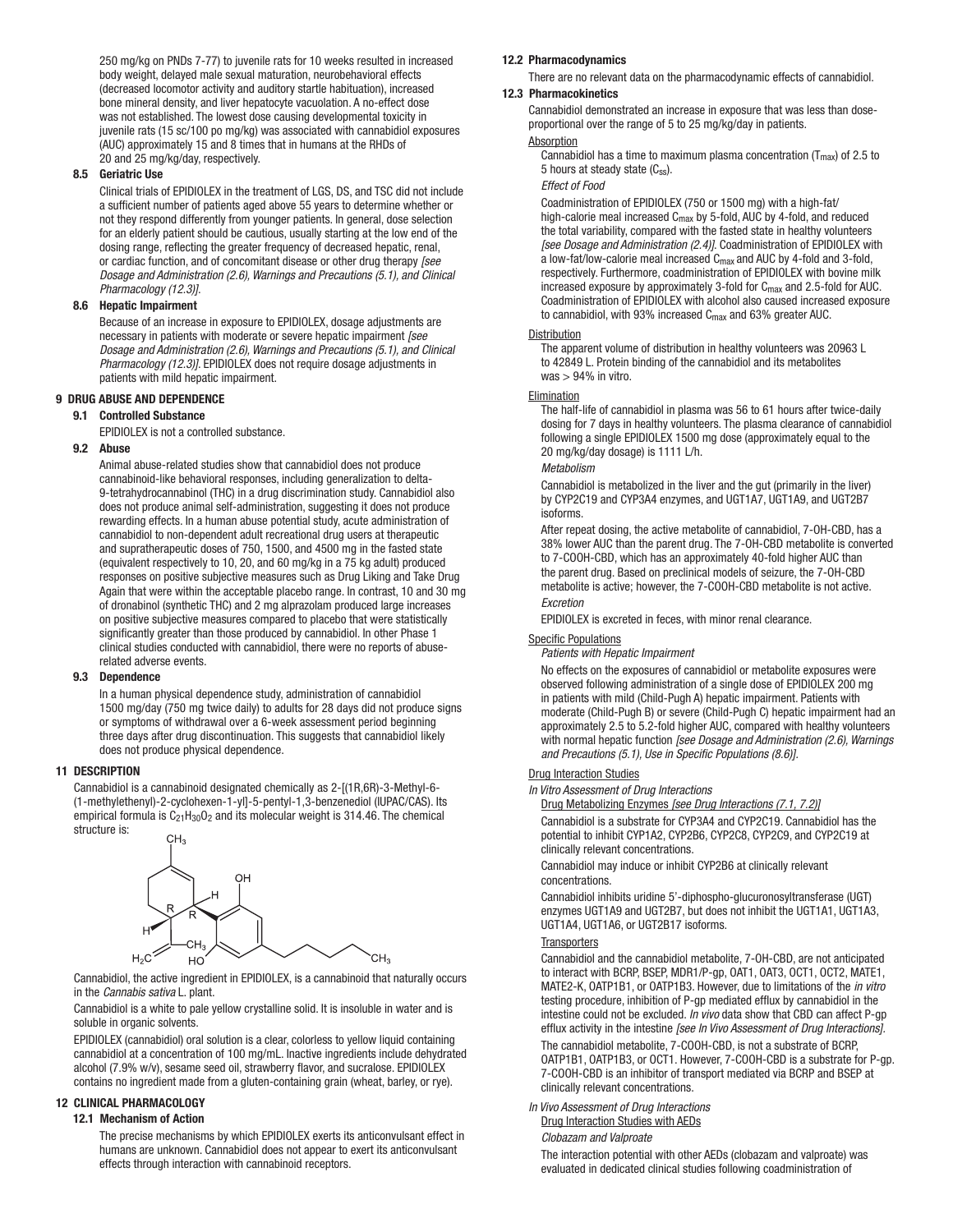EPIDIOLEX (750 mg twice daily in healthy volunteers and 20 mg/kg/day in patients).

Coadministration with clobazam in healthy volunteers increased the cannabidiol active metabolite 7-OH-CBD mean C<sub>max</sub> by 73% and AUC by 47%; and increased the clobazam active metabolite, N-desmethylclobazam, Cmax and AUC by approximately 3-fold, with no effect on clobazam levels *[see Drug Interactions (7.2)]*.

When EPIDIOLEX was coadministered with valproate in a healthy-volunteer trial, there was no effect on the systemic exposure to valproate. In a separate study in epilepsy patients investigating the effect of EPIDIOLEX on valproate exposure, there were decreases in both the plasma Cmax and AUC of valproate, which were not clinically relevant (approximately 17% and 21%, respectively), and a decrease in exposure of the putative hepatotoxic metabolite of valproate, 2-propyl-4-pentenoic acid (approximately 28% and 33%, respectively).

In the healthy-volunteer trial, coadministration with valproate resulted in no clinically relevant changes in exposure to cannabidiol or its major metabolites (cannabidiol Cmax decreased by 26%; 6-OH-CBD AUC increased by 27%; 7-OH-CBD AUC increased by 22%; 7-COOH-CBD C<sub>max</sub> and AUC increased by 25% and 32%, respectively).

#### *Effect of EPIDIOLEX on Midazolam*

Coadministration of EPIDIOLEX with midazolam (a sensitive CYP3A4 substrate) did not result in changes in plasma concentrations of midazolam compared to midazolam administered alone.

#### *Effect of EPIDIOLEX on Stiripentol*

When EPIDIOLEX was coadministered with stiripentol in a healthy volunteer trial, Cmax and AUC of stiripentol increased 28% and 55%, respectively. In patients with epilepsy, C<sub>max</sub> and AUC of stiripentol increased 17% and 30%, respectively *[see Drug Interactions (7.2)].*

#### *Effect of EPIDIOLEX on Caffeine*

In vivo data from steady-state dosing with cannabidiol (750 mg twice daily) when coadministered with a single dose of caffeine (200 mg), a sensitive CYP1A2 substrate, showed increased caffeine exposure by 15% for Cmax and 95% for AUC compared to when caffeine was administered alone *[see Drug Interactions (7.2)].* 

*Effect of CYP3A4 and CYP2C19 Inducers and Inhibitors Coadministered with EPIDIOLEX on Exposure to Cannabidiol*

Coadministration of EPIDIOLEX with potent inhibitors of CYP3A4 and CYP2C19 had the following effects on exposure to cannabidiol and its metabolites. The potent CYP3A4 inhibitor, itraconazole, increased exposure by < 10% for cannabidiol and < 20% for 7-OH-CBD and 7-COOH-CBD for both AUC and C<sub>max</sub>. Although the effects of the potent CYP2C19 inhibitor fluconazole were slightly more marked, they are still considered not to be clinically meaningful (cannabidiol increased by 22% and 24% for AUC and  $C_{\text{max}}$ , respectively; 7-OH-CBD decreased by 28% and 41% for AUC and  $C_{\text{max}}$ ; 7-COOH-CBD decreased by 33% and 48% for AUC and C<sub>max</sub>).

Coadministration with the potent CYP3A4 and CYP2C19 inducing agent rifampin caused a decrease in cannabidiol exposure of 32% and 34% for AUC and Cmax *[see Drug Interactions (7.1)].* There were moderate changes in exposure to the active metabolite (7-OH-CBD decreased by 63% and 67% for AUC and Cmax, 7-COOH-CBD decreased by 48% for AUC, whereas there was no change in C<sub>max</sub>).

#### *Effect of EPIDIOLEX on Everolimus*

Coadministration of EPIDIOLEX (12.5 mg/kg twice daily) with the P-gp and CYP3A4 substrate everolimus (5 mg) in healthy volunteers led to an approximately 2.5-fold increase in everolimus mean  $C_{\text{max}}$  and AUC *[see Drug Interactions (7.2)]*.

#### 13 NONCLINICAL TOXICOLOGY

#### 13.1 Carcinogenesis and Mutagenesis

#### **Carcinogenesis**

In a carcinogenicity study in mice, oral administration of cannabidiol (0 [water], 0 [vehicle], 30, 100, or 300 mg/kg/day) for 2 years resulted in an increased incidence of hepatocellular adenomas in male mice at the highest dose tested. At the mid dose (100 mg/kg/day), plasma exposures (AUC) were approximately 5 and 3 times that at the recommended human doses (RHDs) of 20 and 25 mg/kg/day, respectively.

The carcinogenic potential of cannabidiol has not been assessed in rats. **Mutagenesis** 

Cannabidiol was negative for genotoxicity in *in vitro* (Ames) and *in vivo* (rat Comet and bone marrow micronucleus) assays.

#### Impairment of Fertility

Oral administration of cannabidiol (0, 75, 150, or 250 mg/kg/day) to male and female rats, prior to and throughout mating and continuing in females during early gestation, produced no adverse effects on fertility. The highest dose tested was associated with plasma exposures (AUC) approximately 60 and 34 times that in humans at the RHDs of 20 and 25 mg/kg/day, respectively.

### 14 CLINICAL STUDIES

#### 14.1 Lennox–Gastaut Syndrome

The effectiveness of EPIDIOLEX for the treatment of seizures associated with LGS was established in two randomized, double-blind, placebo-controlled trials in patients aged 2 to 55 years (Study 1, NCT02224690; and Study 2, NCT02224560).

Study 1 (N=171) compared a dose of EPIDIOLEX 20 mg/kg/day with placebo. Study 2 (N=225) compared a 10 mg/kg/day dose and a 20 mg/kg/day dose of EPIDIOLEX with placebo. In both studies, patients had a diagnosis of LGS and were inadequately controlled on at least one AED, with or without vagal nerve stimulation and/or ketogenic diet. Both trials had a 4-week baseline period, during which patients were required to have a minimum of 8 drop seizures  $(≥ 2$  drop seizures per week). The baseline period was followed by a 2-week titration period and a 12-week maintenance period.

In Study 1, 94% of patients were taking at least 2 concomitant AEDs. The most frequently used concomitant AEDs (greater than 25%) in Study 1 were clobazam (49%), valproate (40%), lamotrigine (37%), levetiracetam (34%), and rufinamide (27%). In Study 2, 94% of patients were taking at least 2 concomitant AEDs. The most frequently used concomitant AEDs (greater than 25%) in Study 2, were clobazam (49%), valproate (38%), levetiracetam (31%), lamotrigine (30%), and rufinamide (29%).

The primary efficacy measure in both studies was the percent change from baseline in the frequency (per 28 days) of drop seizures (atonic, tonic, or tonicclonic seizures) over the 14-week treatment period. Key secondary endpoints in both studies included analyses of change in total seizure frequency and changes from baseline in the Subject/Caregiver Global Impression of Change (S/CGIC) score at the last visit. For the S/CGIC, the following question was rated on a 7-point scale: "Since [you/your child] started treatment, please assess the status of [your/your child's] overall condition (comparing [your/their] condition now to [your/their] condition before treatment) using the scale below." The 7-point scale was as follows: "Very Much Improved" (1); "Much Improved" (2); "Slightly Improved" (3); "No Change" (4); "Slightly Worse" (5); "Much Worse" (6); "Very Much Worse" (7).

In Studies 1 and 2, the median percent change from baseline (reduction) in the frequency of drop seizures was significantly greater for both dosage groups of EPIDIOLEX than for placebo (Table 5). A reduction in drop seizures was observed within 4 weeks of initiating treatment with EPIDIOLEX, and the effect remained generally consistent over the 14-week treatment period.

#### Table 5: Change in Drop Seizure Frequency in Lennox–Gastaut Syndrome during the Treatment Period (Studies 1 and 2)

| <b>Drop Seizure Frequency</b><br>(per 28 Days)             | <b>Placebo</b> | <b>EPIDIOLEX</b><br>10 mg/kg/day | <b>EPIDIOLEX</b><br>20 mg/kg/day |
|------------------------------------------------------------|----------------|----------------------------------|----------------------------------|
| Study 1                                                    | $N = 85$       |                                  | $N = 86$                         |
| <b>Baseline Period Median</b><br>Seizure Frequency         | 75             |                                  | 71                               |
| Median Percentage Change<br>from Baseline During Treatment | $-22$          |                                  | $-44$                            |
| p-value compared to placebo <sup>a</sup>                   |                |                                  | 0.01                             |
| Study 2                                                    | $N=76$         | $N=73$                           | $N=76$                           |
| <b>Baseline Period Median</b><br>Seizure Frequency         | 80             | 87                               | 86                               |
| Median Percentage Change<br>from Baseline During Treatment | $-17$          | $-37$                            | $-42$                            |
| p-value compared to placebo <sup>a</sup>                   |                | < 0.01                           | < 0.01                           |

aObtained from a Wilcoxon rank-sum test.

Figure 1 displays the percentage of patients by category of reduction from baseline in drop seizure frequency per 28 days during the treatment period in Study 1.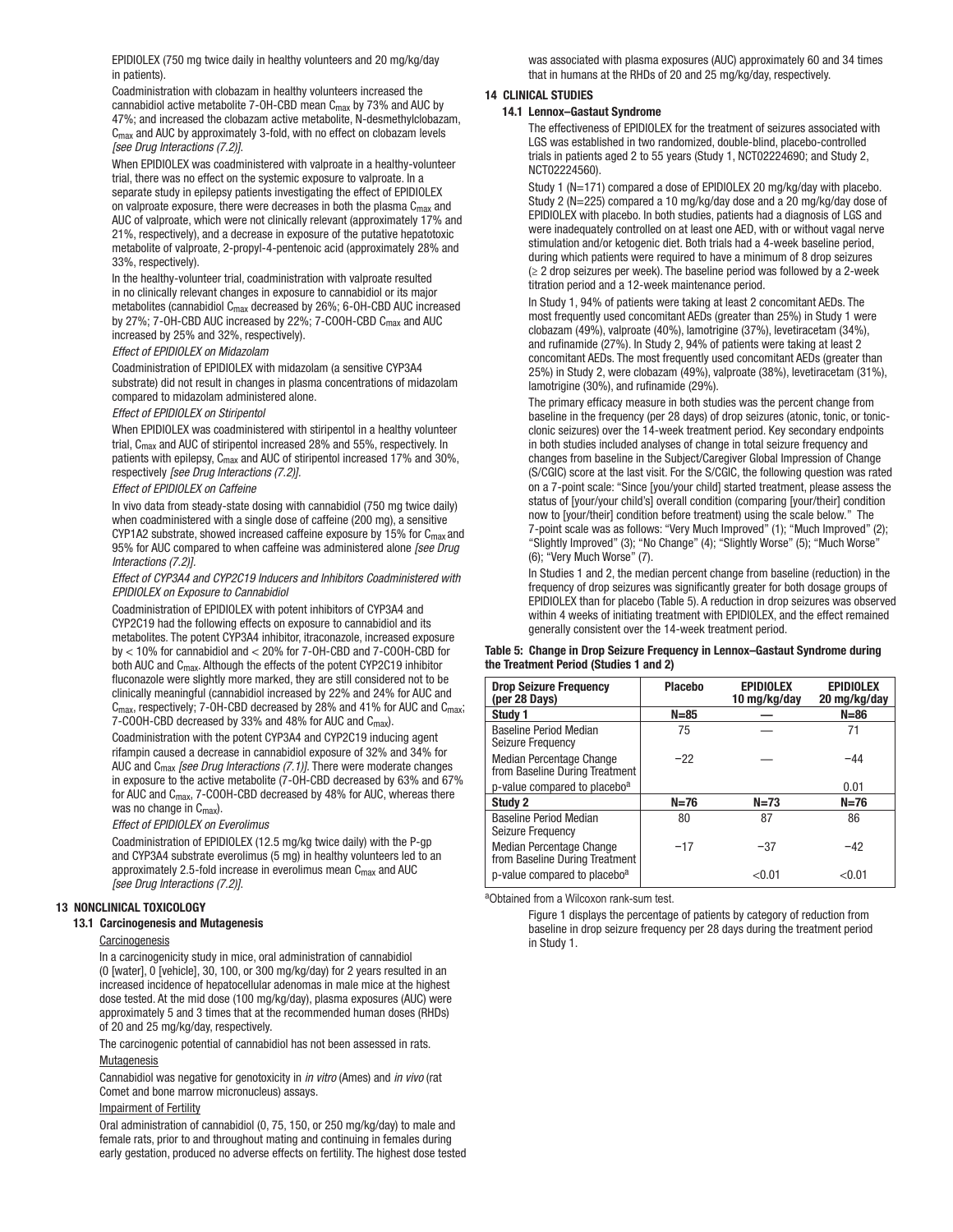#### Figure 1: Proportion of Patients by Category of Seizure Response for EPIDIOLEX and Placebo in Patients with Lennox–Gastaut Syndrome (Study 1)



Figure 2 displays the percentage of patients by category of reduction from baseline in drop seizure frequency (per 28 days) during the treatment period in Study 2.

#### Figure 2: Proportion of Patients by Category of Seizure Response for EPIDIOLEX and Placebo in Patients with Lennox–Gastaut Syndrome (Study 2)



In Study 1, 3 of 85 (4%) patients in the EPIDIOLEX 20 mg/kg/day group reported no drop seizures during the maintenance period, compared to 0 patients in the placebo group. In Study 2, 3 of 73 (4%) patients in the EPIDIOLEX 10 mg/kg/day group, 5 of 76 (7%) patients in the EPIDIOLEX 20 mg/kg/day group, and 1 of 76 (1%) patients in the placebo group reported no drop seizures during the maintenance period.

In LGS patients, EPIDIOLEX was associated with significant reductions in total seizure frequency (drop and non-drop seizures) versus placebo. During the treatment period in Study 1, the median percent reduction in total seizure frequency (per 28 days) was 41% in patients taking EPIDIOLEX 20 mg/kg/day compared to 14% in patients taking placebo (p<0.01). In Study 2, the median percent reduction in total seizure frequency (per 28 days) was 36% in the 10 mg/kg/day group, 38% in the 20 mg/kg/day group, and 18% in the placebo group (p<0.01 for both groups).

A greater improvement on the Subject/Caregiver Global Impression of Change (S/CGIC) was reported in patients treated with EPIDIOLEX compared with placebo in Studies 1 and 2. In Study 1, the mean S/CGIC score at last visit was 3.0 in the 20 mg/kg/day EPIDIOLEX group (corresponding to "slightly improved") compared with 3.7 (most closely associated with "no change") in the placebo group (p<0.01). In Study 2, the mean S/CGIC score at last visit was 3.0 and 3.2 in the 10 mg/kg/day and 20 mg/kg/day EPIDIOLEX groups, respectively ("slightly improved"), compared with 3.6 ("no change") in the placebo group ( $p<0.01$  and  $p=0.04$ , respectively).

#### 14.2 Dravet Syndrome

The effectiveness of EPIDIOLEX for the treatment of seizures associated with DS was demonstrated in a single randomized, double-blind, placebocontrolled trial in 120 patients aged 2 to 18 years (Study 3, NCT02091375). Study 3 compared a dose of EPIDIOLEX 20 mg/kg/day with placebo. Patients had a diagnosis of treatment-resistant DS and were inadequately controlled with at least one concomitant AED, with or without vagal nerve stimulation or ketogenic diet. During the 4-week baseline period, patients were required to have at least 4 convulsive seizures while on stable AED therapy. The baseline period was followed by a 2-week titration period and a 12-week maintenance

period. The primary efficacy measure was the percent change from baseline in the frequency (per 28 days) of convulsive seizures (all countable atonic, tonic, clonic, and tonic-clonic seizures) over the 14-week treatment period.

In Study 3, 93% of patients were taking at least 2 concomitant AEDs during the trial. The most commonly used concomitant AEDs (greater than 25%) in Study 3 were clobazam (65%), valproate (57%), stiripentol (43%), levetiracetam (28%), and topiramate (26%).

The median percent change from baseline (reduction) in the frequency of convulsive seizures was significantly greater for EPIDIOLEX 20 mg/kg/day than for placebo (Table 6). A reduction in convulsive seizures was observed within 4 weeks of initiating treatment with EPIDIOLEX and the effect remained generally consistent over the 14-week treatment period.

#### Table 6: Change in Convulsive Seizure Frequency in Dravet Syndrome during the Treatment Period (Study 3)

| <b>Total Convulsive Seizures</b><br>(per 28 Days)          | <b>Placebo</b> | <b>EPIDIOLEX</b><br>20 mg/kg/day |
|------------------------------------------------------------|----------------|----------------------------------|
| Study 3                                                    | $N = 59$       | $N = 61$                         |
| <b>Baseline Period Median</b><br>Seizure Frequency         | 15             | 12                               |
| Median Percentage Change<br>from Baseline During Treatment | $-13$          | $-39$                            |
| p-value compared to placebo <sup>a</sup>                   |                | 0.01                             |

aObtained from a Wilcoxon rank-sum test.

Figure 3 displays the percentage of patients by category of reduction from baseline in convulsive seizure frequency (per 28 days) during the treatment period in Study 3.

#### Figure 3: Proportion of Patients by Category of Seizure Response for EPIDIOLEX and Placebo in Patients with Dravet Syndrome (Study 3)



In Study 3, 4 of 60 (7%) patients treated with EPIDIOLEX 20 mg/kg/day reported no convulsive seizures during the maintenance period, compared to 0 patients in the placebo group.

#### 14.3 Tuberous Sclerosis Complex

The effectiveness of EPIDIOLEX for the treatment of seizures associated with TSC was demonstrated in a randomized, double-blind, placebo-controlled trial in 224 patients aged 1 to 65 years (Study 4; NCT02544763). Study 4 (N=224) compared doses of EPIDIOLEX 25 mg/kg/day and 50 mg/kg/day (2 times the recommended maintenance dosage) with placebo. Patients had a diagnosis of TSC and seizures inadequately controlled with at least one concomitant AED, with or without vagal nerve stimulation or ketogenic diet. During the 4-week baseline period, patients had at least 8 seizures, with at least 1 seizure occurring in at least 3 of the 4 weeks (focal motor seizures without impairment of consciousness or awareness; focal seizures with impairment of consciousness or awareness; focal seizures evolving to bilateral generalized convulsive seizures and generalized seizures [tonic–clonic, tonic, clonic or atonic seizures]). The baseline period was followed by a 4-week titration period and a 12-week maintenance period.

In Study 4, all patients but 1 (in EPIDIOLEX 25 mg/kg/day group) were taking 1-5 concomitant AEDs during the trial. The most commonly used concomitant AEDs (greater than 25%) were valproate (45%), vigabatrin (33%), levetiracetam (29%), and clobazam (27%). The baseline median TSC-associated seizure frequency was 57 per 28 days for the combined groups. The primary efficacy measure was the change in seizure frequency of TSC-associated seizures over the 16-week treatment period compared with baseline.

In Study 4, the percentage change from baseline (reduction) in the frequency of TSC-associated seizures was significantly greater for patients treated with EPIDIOLEX than for placebo (Table 7). A reduction in TSC-associated seizures was observed within 4 weeks of initiating treatment with EPIDIOLEX and the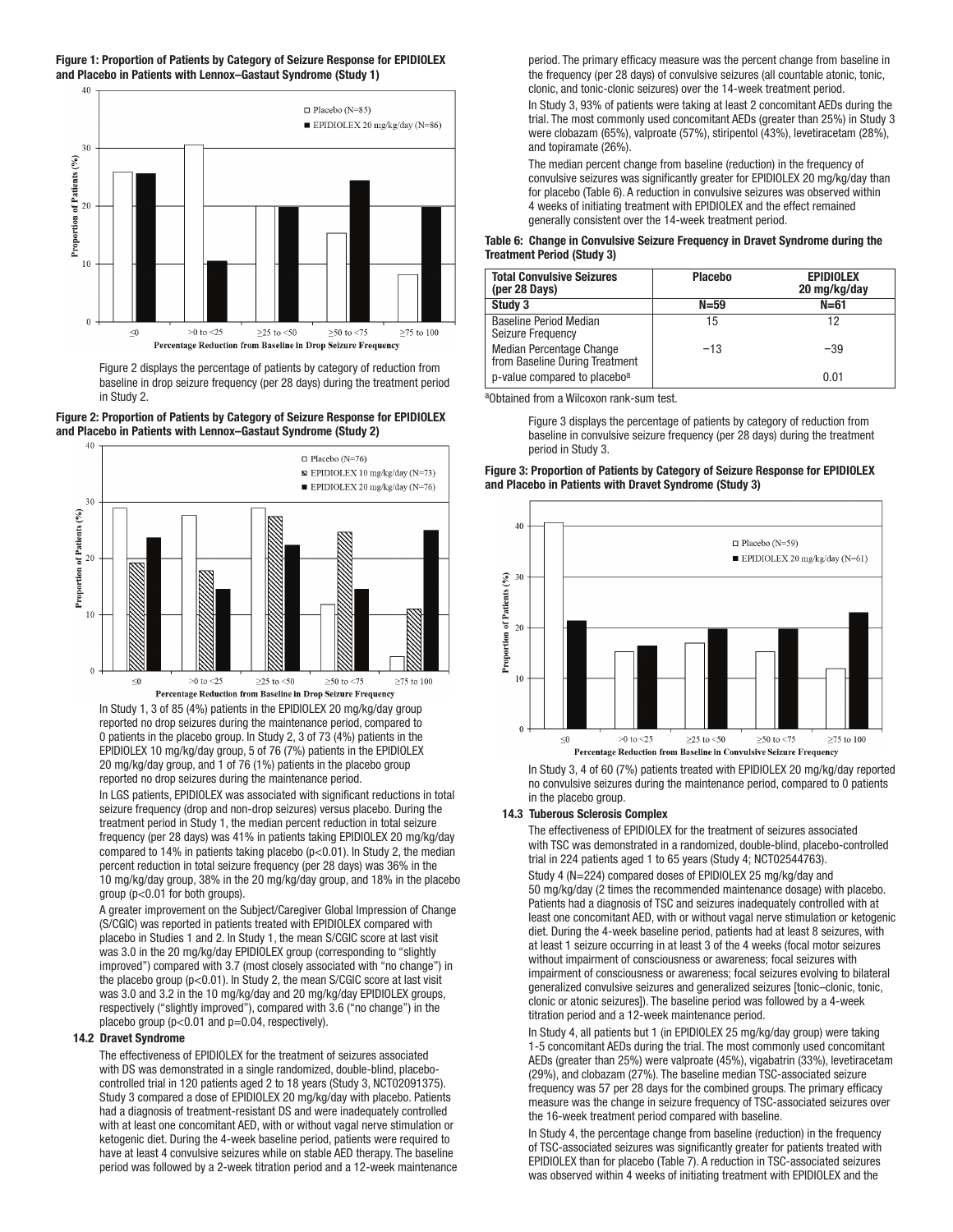#### Table 7: Change in TSC-Associated Seizure Frequency during the Treatment Period (Study 4)

| <b>Total TSC-Associated Seizures</b><br>(per 28 Days)                                                   | <b>Placebo</b> | <b>EPIDIOLEX</b><br>25 mg/kg/day |
|---------------------------------------------------------------------------------------------------------|----------------|----------------------------------|
| Study 4                                                                                                 | $N=76$         | $N=75$                           |
| Baseline Period Median Seizure<br>Frequency                                                             | 54             | 56                               |
| Median Percentage Change from<br><b>Baseline During Treatment</b>                                       | $-20$          | $-43$                            |
| p-value compared to placebo <sup>a</sup>                                                                |                | < 0.01                           |
| Percentage Change from Baseline<br>During Treatment in Estimated<br>Mean Seizure Frequency <sup>b</sup> | $-24$          | $-48$                            |
| p-value compared to placebob                                                                            |                | $<$ 0.01 $\,$                    |

aObtained from a Wilcoxon rank-sum test.

bObtained from a log-transformed ANCOVA.

Figure 4 displays the percentage of patients by category of reduction from baseline in TSC-associated seizure frequency (per 28 days) during the treatment period in Study 4.

#### Figure 4: Proportion of Patients by Category of Seizure Response for EPIDIOLEX and Placebo in Patients with Tuberous Sclerosis Complex (Study 4)



In Study 4, 4 of 71 (6%) patients treated with EPIDIOLEX 25 mg/kg/day reported no TSC-associated seizures during the maintenance period, compared to 0 patients in the placebo group.

#### 16 HOW SUPPLIED/STORAGE AND HANDLING

#### 16.1 How Supplied

EPIDIOLEX is a strawberry-flavored, clear, colorless to yellow solution supplied in an amber glass bottle with a child-resistant closure. EPIDIOLEX is available in bottles containing 60 mL (NDC 70127-100-06) or 100 mL of oral solution (NDC 70127-100-01). Each mL contains 100 mg of cannabidiol. EPIDIOLEX is packaged in a carton with two 1 mL calibrated oral dosing syringes, two 5 mL calibrated oral dosing syringes, and bottle adapters (NDC 70127-100-60 or NDC 70127-100-10).

#### 16.2 Storage and Handling

Store EPIDIOLEX in an upright position at 20°C to 25°C (68°F to 77°F); excursions are permitted between 15°C to 30°C (59°F to 86°F) *[see USP Controlled Room Temperature]*. Do not freeze. Keep the cap tightly closed. Use within 12 weeks of first opening the bottle, then discard any remainder.

#### 17 PATIENT COUNSELING INFORMATION

Advise the caregiver or patient to read the FDA-approved patient labeling (Medication Guide and Instructions for Use).

### Administration Information

Advise patients who are prescribed EPIDIOLEX to use the adapter and oral dosing syringes provided *[see Dosage and Administration (2.4) and Instructions for Use].*  Provide instructions regarding which syringe to use and how to administer the specified dose, since EPIDIOLEX is supplied with 1 mL and 5 mL oral dispensing syringes.

Instruct patients to discard any unused EPIDIOLEX oral solution after 12 weeks of first opening the bottle *[see Dosage and Administration (2.4)].*

#### Hepatocellular Injury

Inform patients about the potential for elevations of liver enzymes. Discuss with the patient the importance of measuring hepatic laboratory values and having them evaluated by the healthcare provider before treatment with EPIDIOLEX and periodically during treatment *[see Warnings and Precautions (5.1)].* Advise patients of the clinical signs or symptoms suggestive of hepatic dysfunction (e.g., unexplained nausea, vomiting, right upper quadrant abdominal pain, fatigue, anorexia, or jaundice and/or dark urine) and to contact a healthcare provider promptly if these signs or symptoms occur.

#### Somnolence and Sedation

Caution patients about operating hazardous machinery, including motor vehicles, until they are reasonably certain that EPIDIOLEX does not affect them adversely (e.g., impair judgment, thinking or motor skills) *[see Warnings and Precautions (5.2)].*

## Suicidal Thinking and Behavior

Counsel patients, their caregivers, and their families that antiepileptic drugs, including EPIDIOLEX, may increase the risk of suicidal thoughts and behavior and advise them to be alert for the emergence or worsening of symptoms of depression, any unusual changes in mood or behavior, or the emergence of suicidal thoughts, behavior, or thoughts of self-harm. Instruct patients, caregivers, and families to report behaviors of concern immediately to healthcare providers *[see Warnings and Precautions (5.3)].* 

#### Withdrawal of Antiepileptic Drugs (AEDs)

Advise patients not to discontinue use of EPIDIOLEX without consulting with their healthcare provider. EPIDIOLEX should normally be gradually withdrawn to reduce the potential for increased seizure frequency and status epilepticus *[see Dosage and Administration (2.5), Warnings and Precautions (5.5)].*

#### **Pregnancy Registry**

Advise patients to notify their healthcare provider if they become pregnant or intend to become pregnant during EPIDIOLEX therapy. Encourage women who are taking EPIDIOLEX to enroll in the North American Antiepileptic Drug (NAAED) Pregnancy Registry if they become pregnant. This registry is collecting information about the safety of antiepileptic drugs during pregnancy *[see Use in Specific Populations (8.1)].* Drug Testing

Advise patients of the potential for positive cannabis drug screens.

Marketed by Greenwich Biosciences, LLC, Carlsbad, CA 92008 USA © 2022 Greenwich Biosciences, LLC. All rights reserved.

## MEDICATION GUIDE EPIDIOLEX® (EH-peh-DYE-oh-lex) (cannabidiol) oral solution

Read this Medication Guide before you start taking EPIDIOLEX and each time you get a refill. There may be new information. This information does not take the place of talking to your healthcare provider about your medical condition or treatment.

## What is the most important information I should know about EPIDIOLEX?

## EPIDIOLEX can cause serious side effects, including:

- 1. EPIDIOLEX may cause liver problems. Your healthcare provider may order blood tests to check your liver before you start taking EPIDIOLEX and during treatment. In some cases, EPIDIOLEX treatment may need to be stopped. Call your healthcare provider right away if you develop any of these signs and symptoms of liver problems during treatment with EPIDIOLEX:
	- loss of appetite, nausea, vomiting
	- fever, feeling unwell, unusual tiredness
	- yellowing of the skin or the whites of the eyes (jaundice)
	- itching
	- unusual darkening of the urine
	- right upper stomach area pain or discomfort
- 2. EPIDIOLEX may cause you to feel sleepy, which may get better over time. Using certain medicines with EPIDIOLEX such as clobazam or alcohol may increase sleepiness. Do not drive, operate heavy machinery, or do other dangerous activities until you know how EPIDIOLEX affects you.
- 3. Like other antiepileptic drugs, EPIDIOLEX may cause suicidal thoughts or actions in a very small number of people, about 1 in 500.

## Call a healthcare provider right away if you have any of these symptoms, especially if they are new, worse, or worry you:

- thoughts about suicide or dying
- attempt to commit suicide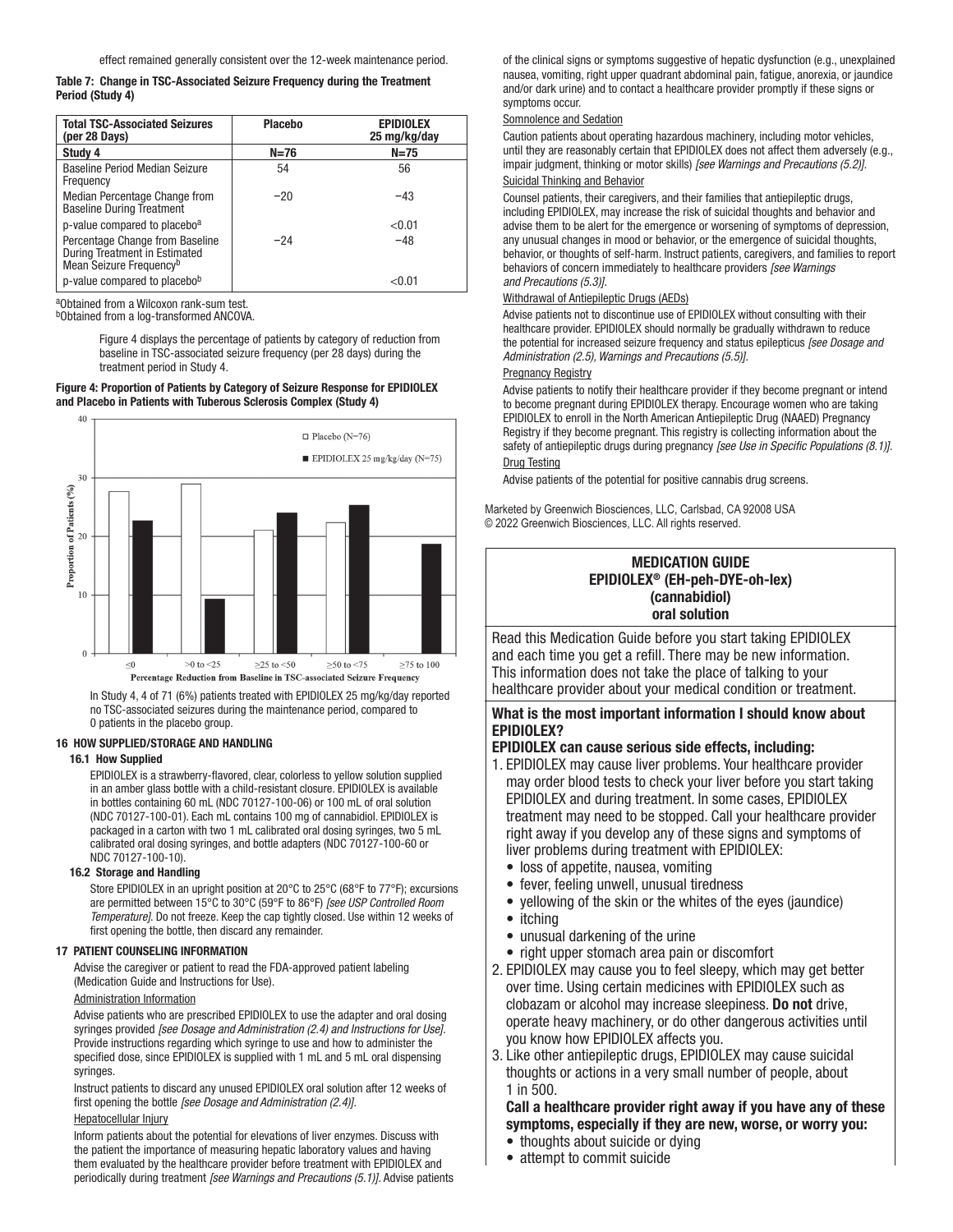- new or worse depression
- new or worse anxiety
- feeling agitated or restless
- panic attacks
- trouble sleeping (insomnia)
- new or worse irritability
- acting aggressive, being angry, or violent
- acting on dangerous impulses
- an extreme increase in activity and talking (mania)
- other unusual changes in behavior or mood

## How can I watch for early symptoms of suicidal thoughts and actions?

- Pay attention to any changes, especially sudden changes in mood, behaviors, thoughts, or feelings.
- Keep all follow-up visits with your healthcare provider as scheduled.
- 4. Do not stop taking EPIDIOLEX without first talking to your healthcare provider. Stopping a seizure medicine such as EPIDIOLEX suddenly can cause you to have seizures more often or seizures that do not stop (status epilepticus).

Call your healthcare provider between visits as needed, especially if you are worried about symptoms.

## What is EPIDIOLEX?

- EPIDIOLEX is a prescription medicine that is used to treat seizures associated with Lennox-Gastaut syndrome, Dravet syndrome, or tuberous sclerosis complex in people 1 year of age and older.
- It is not known if EPIDIOLEX is safe and effective in children under 1 year of age.

## Who should not take EPIDIOLEX?

Do not take EPIDIOLEX if you are allergic to cannabidiol or any of the ingredients in EPIDIOLEX. See the end of this Medication Guide for a complete list of ingredients in EPIDIOLEX.

## Before taking EPIDIOLEX, tell your healthcare provider about all of your medical conditions, including if you:

- have or have had depression, mood problems or suicidal thoughts or behavior.
- have liver problems.
- have abused or been dependent on prescription medicines, street drugs or alcohol.
- are pregnant or plan to become pregnant. Tell your healthcare provider right away if you become pregnant while taking EPIDIOLEX. You and your healthcare provider will decide if you should take EPIDIOLEX while you are pregnant.
	- If you become pregnant while taking EPIDIOLEX, talk to your healthcare provider about registering with the North American Antiepileptic Drug Pregnancy Registry. You can enroll in this registry by calling 1-888-233-2334. The purpose of this registry is to collect information about the safety of antiepileptic medicines during pregnancy.
- are breastfeeding or plan to breastfeed. It is not known if EPIDIOLEX passes into your breast milk. Talk to your healthcare provider about the best way to feed your baby while taking EPIDIOLEX.

Tell your healthcare provider about all the medicines you take, including prescription and over-the-counter medicines, vitamins, herbal supplements, and any cannabis-based products.

EPIDIOLEX may affect the way other medicines work, and other medicines may affect how EPIDIOLEX works. Do not start or stop taking other medicines without talking to your healthcare provider. Know the medicines you take. Keep a list of them to show your healthcare provider and pharmacist when you get a new medicine. Tell your healthcare provider if you are planning to have a cannabis drug screen because EPIDIOLEX may affect your test results. Tell the person giving the drug test that you are taking EPIDIOLEX.

## How should I take EPIDIOLEX?

- Read the Instructions for Use at the end of this Medication Guide for information on the right way to use EPIDIOLEX.
- Take EPIDIOLEX exactly as your healthcare provider tells you.
- Your healthcare provider will tell you how much EPIDIOLEX to take and when to take it.
- Measure each dose of EPIDIOLEX using the bottle adapter and the appropriate dosing syringes that come with EPIDIOLEX. If your dose of EPIDIOLEX is 1 mL or less, use the 1 mL syringes to take your medicine.
- Use a dry syringe each time you take EPIDIOLEX. If water is inside the syringe, it could cause the oil-based medicine to look cloudy.

## What should I avoid while taking EPIDIOLEX?

• Do not drive, operate heavy machinery, or do other dangerous activities until you know how EPIDIOLEX affects you. EPIDIOLEX may cause you to feel sleepy.

## What are the possible side effects of EPIDIOLEX? EPIDIOLEX can cause serious side effects, including:

• See "What is the most important information I should know about EPIDIOLEX?"

## The most common side effects of EPIDIOLEX include:

• sleepiness

- rash • sleep problems
- decreased appetite • diarrhea
- fever
- increase in liver enzymes
- vomiting
- feeling very tired and weak These are not all of the possible side effects of EPIDIOLEX. For more information ask your healthcare provider or pharmacist. Tell your healthcare provider about any side effect that bothers you or that does not go away. • infections

Call your doctor for medical advice about side effects. You may report side effects to FDA at 1-800-FDA-1088.

You may also contact Greenwich Biosciences at 1-833-424-6724 (1-833-GBIOSCI).

## How should I store EPIDIOLEX?

- Store EPIDIOLEX at room temperature between 68ºF to 77ºF (20ºC to 25ºC).
- Always store EPIDIOLEX in an upright position.
- Do not freeze.
- Keep the child-resistant cap tightly closed.
- Use EPIDIOLEX within 12 weeks of first opening the bottle. Throw away (dispose of) any unused medicine after 12 weeks.

Keep EPIDIOLEX and all medicines out of the reach of children.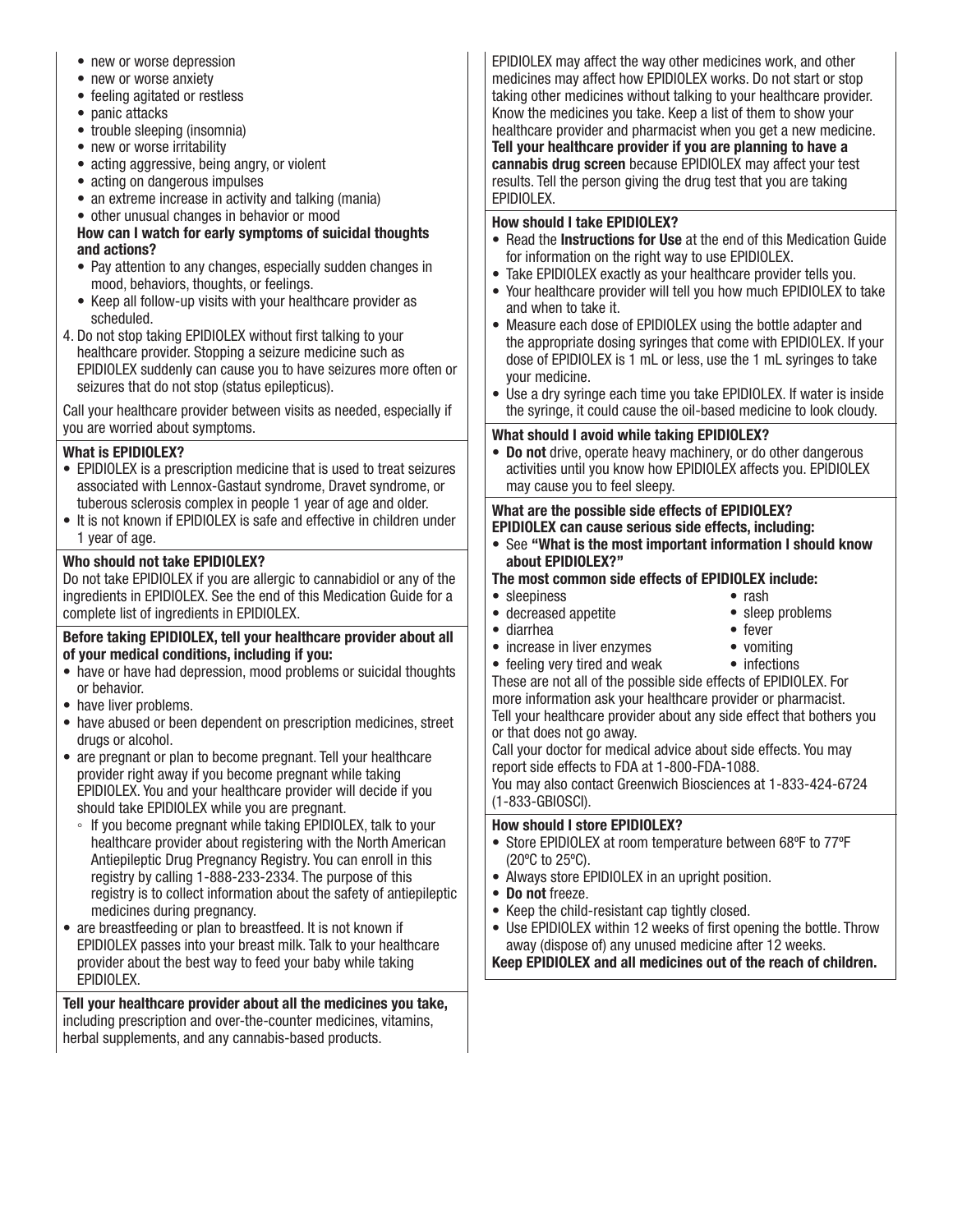## General Information about the safe and effective use of EPIDIOLEX.

Medicines are sometimes prescribed for purposes other than those listed in a Medication Guide. Do not use EPIDIOLEX for a condition for which it was not prescribed. Do not give EPIDIOLEX to other people, even if they have the same symptoms that you have. It may harm them.

You can ask your pharmacist or healthcare provider for information about EPIDIOLEX that is written for health professionals.

## What are the ingredients in EPIDIOLEX? Active ingredient: cannabidiol

Inactive ingredients: dehydrated alcohol, sesame seed oil, strawberry flavor, and sucralose

EPIDIOLEX does not contain gluten (wheat, barley or rye).

Marketed by Greenwich Biosciences, LLC, Carlsbad, CA 92008 USA

For more information, go to www.EPIDIOLEX.com or call 1-833-424-6724 (1-833-GBIOSCI).

© 2022 Greenwich Biosciences, LLC. All rights reserved.

This Medication Guide has been approved by the U.S. Food and Drug Administration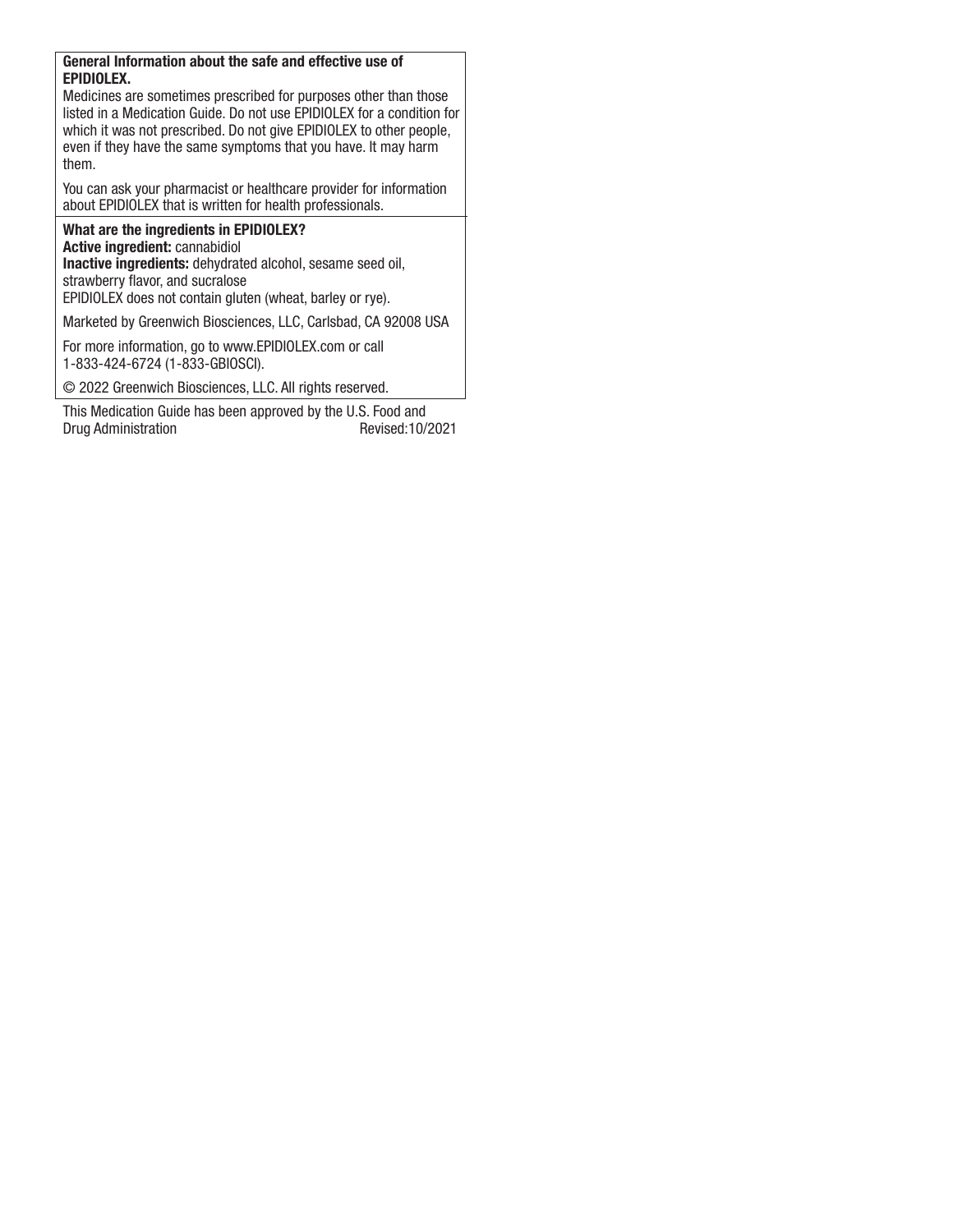## INSTRUCTIONS FOR USE EPIDIOLEX® (EH-peh-DYE-oh-lex) (cannabidiol) oral solution 100 mg/mL

Be sure that you read, understand and follow these instructions carefully to ensure proper dosing of the oral solution.

## Important:

- Follow your healthcare provider's instructions for the dose of EPIDIOLEX to take or give.
- Ask your healthcare provider or pharmacist if you are not sure how to prepare, take, or give the prescribed dose of EPIDIOLEX.
- Always use the oral syringe provided with EPIDIOLEX to make sure you measure the right amount of EPIDIOLEX.
- Do not use EPIDIOLEX after the expiration date on the package and each bottle.
- Use EPIDIOLEX within 12 weeks of first opening the bottle.
- After 12 weeks, safely throw away (dispose of) any EPIDIOLEX that has not been used.

## Each package contains:

Child-resistant cap







## 1 bottle of EPIDIOLEX oral solution (100 mg/mL)





2 reusable 1 mL oral syringes and 2 reusable 5 mL oral syringes:

If your dose of EPIDIOLEX is 1 mL or less, use the 1 mL syringes to take your medicine.

For each syringe size:

- 1 syringe to take or give the dose of EPIDIOLEX
- 1 extra syringe (included as a spare if needed)



## Note: If you lose or damage an oral syringe, or cannot read the markings, use the spare syringe.

## Prepare The Bottle- to use EPIDIOLEX for the first time

1. Remove the child-resistant cap by pushing down while turning the cap to the left (counter-clockwise).



2. Push the bottle adapter firmly into the bottle. Make sure the bottle adapter is fully inserted. If not fully inserted, small parts such as the bottle adapter may become a choking hazard for children and pets.

Note: Do not remove the bottle adapter from the bottle after it is inserted.



## Prepare The Dose

Your healthcare provider will tell you how much EPIDIOLEX to take or give.

3. Use this table to measure the total dose of EPIDIOLEX to be given.

| <b>Dose</b>                          | <b>How to measure</b>                         |
|--------------------------------------|-----------------------------------------------|
| 1 mL or less                         | Use the 1 mL oral syringe 1 time              |
| More than 1 mL and<br>less than 5 mL | Use the 5 mL oral syringe 1 time              |
| More than 5 mL                       | Use the 5 mL oral syringe<br>more than 1 time |

4. Push the plunger all the way down and insert the tip of the oral syringe fully into the bottle adapter. With the oral syringe in place, turn the bottle upside down.

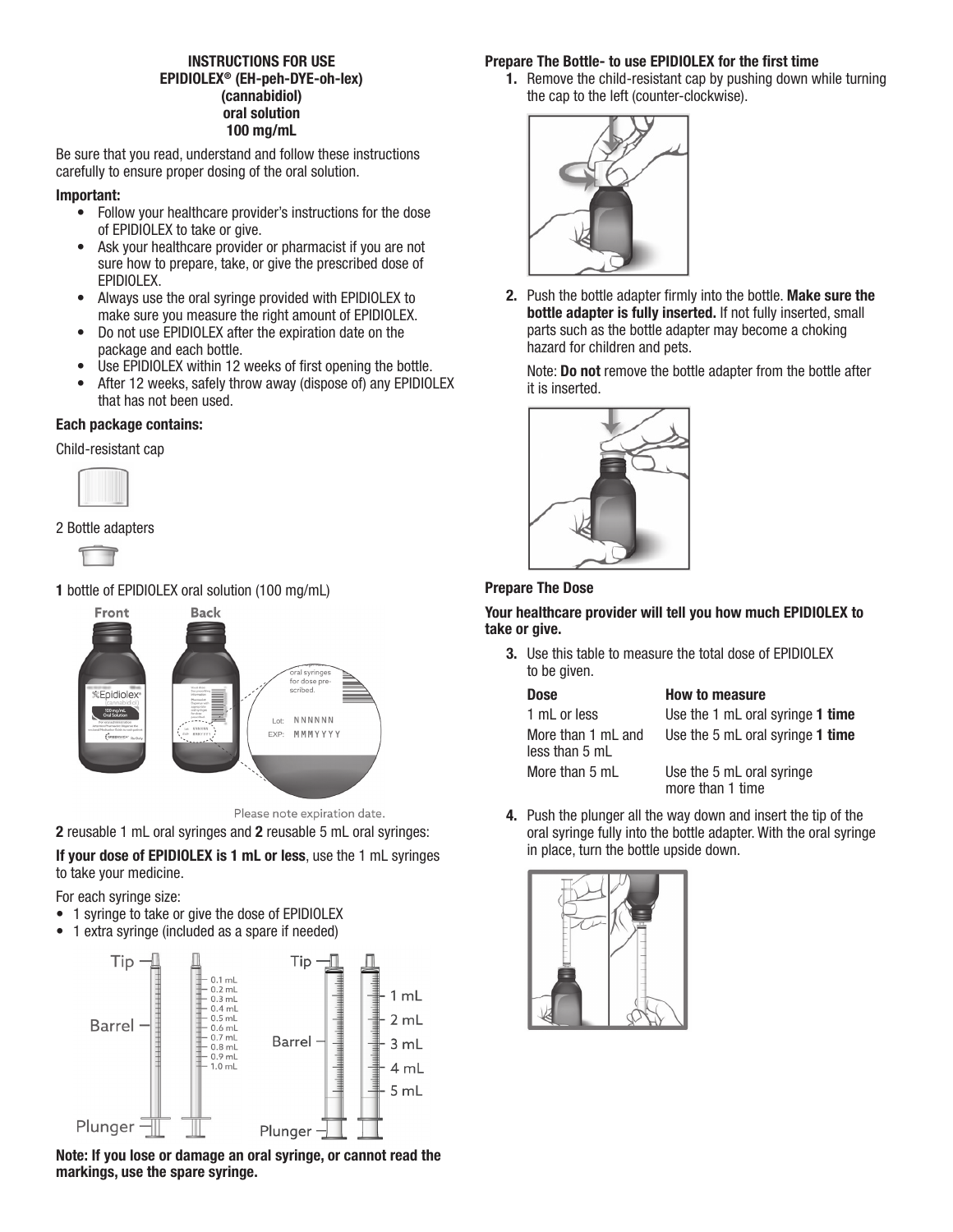5. Slowly pull the plunger of the oral syringe to withdraw the dose of EPIDIOLEX needed. See Step 3 for how to measure the total dose of EPIDIOLEX.

Line up the end of the plunger with the marking for your dose of EPIDIOLEX.



What to do if you see air bubbles:

If there are air bubbles in the oral syringe, keep the bottle upside down and push the plunger so that all of the liquid flows back into the bottle. Repeat Step 5 until the air bubbles are gone.

6. When you have measured the correct dose of EPIDIOLEX, leave the oral syringe in the bottle adapter and turn the bottle right side up.



7. Carefully remove the oral syringe from the bottle adapter.



## Give EPIDIOLEX

8. Place the tip of the oral syringe against the inside of the cheek and gently push the plunger until all the EPIDIOLEX in the syringe is given.



Do not forcefully push on the plunger.

Do not direct the medicine to the back of the mouth or throat This may cause choking.

## If the dose of EPIDIOLEX prescribed by the healthcare provider is more than 5 mL, repeat steps 4 through 8 to complete the dose.

## For example:

If your dose of EPIDIOLEX is 8 mL, withdraw 5 mL of medicine into the syringe and give the medicine. Insert the tip of the oral syringe back into the bottle adapter and withdraw 3 mL of medicine. Give the medicine to receive a total dose of 8 mL.

## Clean Up

**9.** Screw the child-resistant cap back on the bottle tightly by turning the cap to the right (clockwise).



Do not remove the bottle adapter. The cap will fit over it.

10. Fill a cup with warm soapy water and clean the oral syringe by drawing water in and out of the syringe using the plunger.